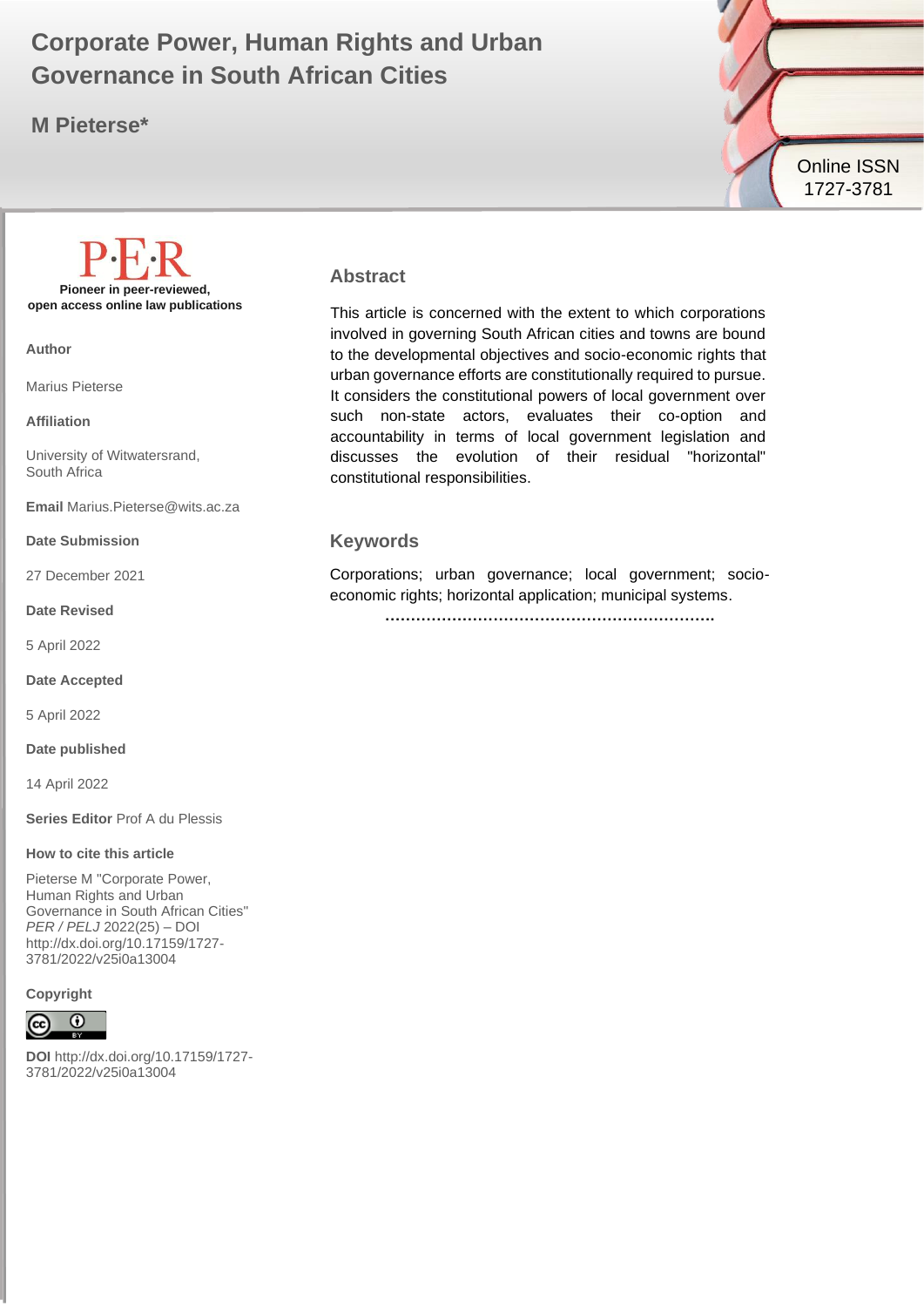Legal systems all around the world have for several decades enabled, resisted, overseen and/or mediated the rescaling, diffusion and fragmentation of state power, often depicted by the literature as a shift from "government" to "governance". Cities and towns have been closely-studied sites of this shift, which has typically coincided with the devolution of powers and responsibility formerly vested in national government to the municipal level.<sup>1</sup> Globally, urban governance has then typically involved the further fragmentation of power and its surrender to or sharing with a broad range of state and non-state actors (such as civil society or religious organisations, labour unions, corporations and knowledge institutions) in a broad range of institutional arrangements and processes and in terms of a broad range of governance instruments.<sup>2</sup>

Today it is widely accepted that "good" urban governance involves actors from all of society and that it is the task of forward-thinking local governments to guide, harness and steer the governance efforts of these actors towards communal ends.<sup>3</sup> In South Africa policy documents, local government performance reviews and academic literature have accordingly called for improved intergovernmental relations and for the increased formation of meaningful partnerships between municipalities and non-state actors to enable the achievement of the constitutionally enumerated developmental "objects of local government" <sup>4</sup> and the progressive realisation of the socio-economic and environmental rights guaranteed by the Bill of Rights.<sup>5</sup>

Marius Pieterse. BLC LLB LLM (UP) PhD (WITS). Professor of Law, University of the Witwatersrand, Johannesburg, South Africa. Email: Marius.Pieterse@wits.ac.za. ORCID ID: https://orcid.org/0000-0001-5163-8846. This article forms part of the project "Legal Dimensions of Corporate Governmentality in South African Cities" funded by the National Research Foundation of South Africa under grant number 141986. An earlier version of the article was presented online at a "Critical Conversation" hosted by the SARChI Chair in Cities, Law and Environmental Sustainability (CLES) at North-West University on 16 September 2021.

<sup>1</sup> See Curtis 2016 *Millenium*; Frug and Barron 2006 *Urban Lawyer*; Lobel 2004 *Minn L Rev*; Picciotto 2011 *Antipode*; Schragger *City Power* 44-75.

<sup>2</sup> See Anciano and Piper *Democracy Disconnected* 12-13; Andrew and Goldsmith 1998 *IPSR* 108-109, 115; Curtis 2016 *Millenium* 463; Pierre 1999 *Urban Affairs Review*; Porras 2009 *Fordham Urb LJ* 541, 548-549, 590-591, 598; Schragger *City Power* 1-15, 104-134.

<sup>3</sup> See Blanco 2015 *Cities*; Picciotto 2011 *Antipode*; Pierre and Peters "Urban Governance".

<sup>4</sup> Listed in s 152(1) of the *Constitution of the Republic of South Africa*, 1996 (the Constitution).

<sup>5</sup> See COGTA *Integrated Urban Development Framework* 50, 96, 99, 109; SACN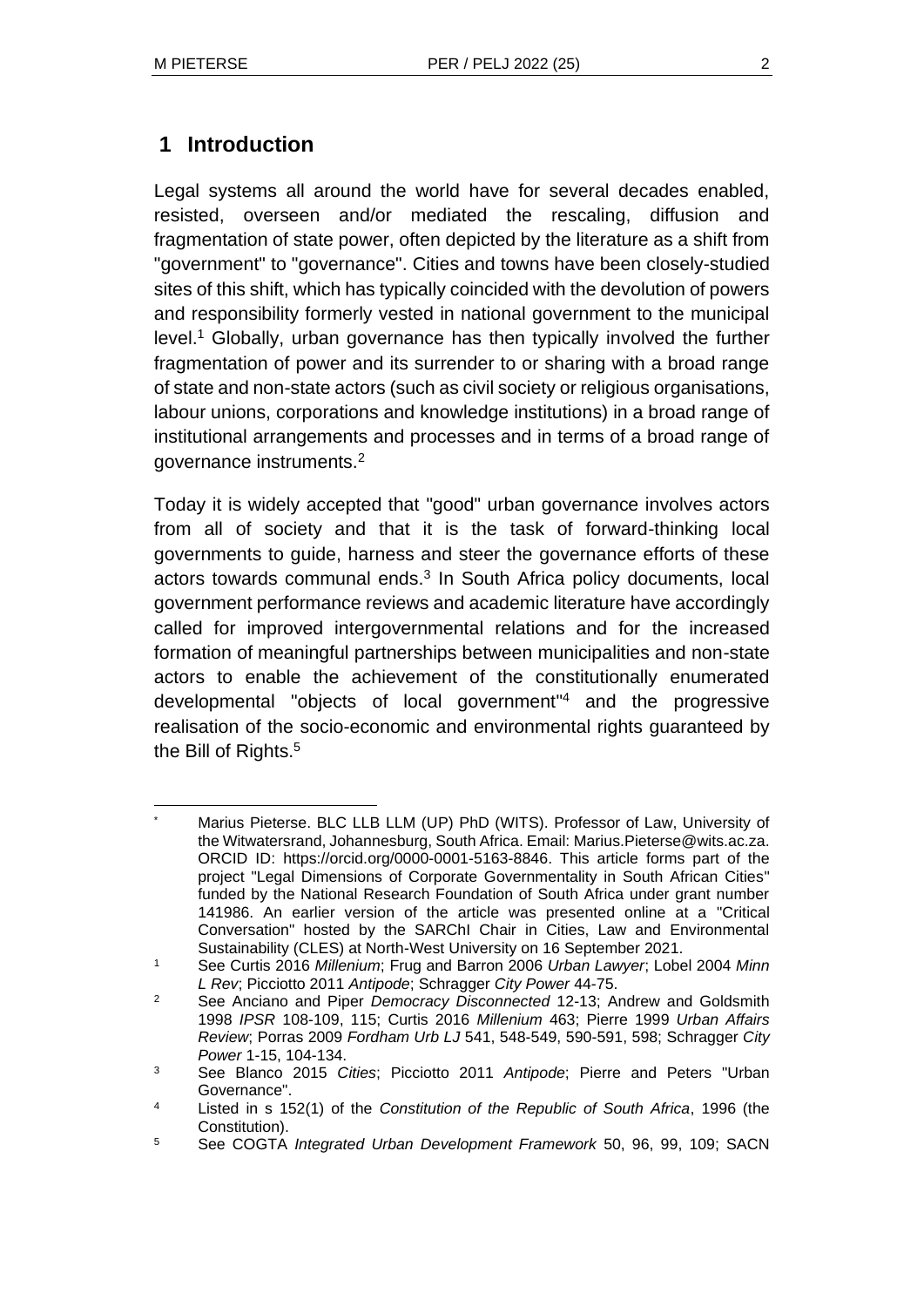The close involvement of businesses in urban governance is not new, with the phenomenon of "company towns" predating contemporary local governance arrangements in many states. Several South African towns and secondary cities, from the diamond mining towns on the West Coast to the urban centres of the Free State goldfields and the industrial cities of the Vaal triangle, had their genesis as "company towns" and were constructed and/or initially managed by and for the exclusive purpose of serving major corporations whose commercial activities continue to lie at their heart to this day.<sup>6</sup>

Even in today's constitutional dispensation, corporations continue to be embroiled in different features of urban governance - sometimes merely as stakeholders in single projects, co-managers of precincts or contracted providers of site-specific services, at other times as strategic planners, dominant property developers, employers or benefactors. Importantly, while there is today democratically elected local government in all South African municipalities, the fates and fortunes of many South African mining and industrial towns remain "precariously dependent" on the one or two major corporations located there.<sup>7</sup> It is not uncommon for these corporations to have a determinative say over the socio-spatial configuration of a town, to drive its local economic development or even to assist with essential municipal service delivery.<sup>8</sup>

While the governance role played by local corporations is often lauded as a constructive display of civic virtue that contributes positively to local economic growth and development, service delivery and social cohesion,<sup>9</sup>

*State of South African Cities* 208, 285-288, 305; Du Plessis 2010 *Stel LR* 273-277; Palmer, Moodley and Parnell *Building a Capable State* 68-71, 176, 255; Rogerson 2010 *Development Southern Africa* 488-489; Rogerson 2010 *Urban Forum* 443-455.

<sup>6</sup> See e.g. Carstens *In the Company of Diamonds* (re Kleinzee); Marais *et al* "Emfuleni" 85-88 (re Vanderbijlpark); Marais 2013 *Urban Forum* 507 (re Welkom); Rajak 2012 *Africa* 252-254.

<sup>7</sup> Kotzé and Du Plessis 2014 *VRU* 454. Also see Marais 2016 *Local Economy* 70-71, 78; Marais, Nel and Donaldson "Secondary Cities" 163-168; Rajak 2012 *Africa* 253- 254; Rogerson 2012 *Urban Forum* 111-112.

<sup>8</sup> See the examples discussed by Campbell, Nel and Mphambukeli 2017 *Land Use Policy* 228 (infrastructure repair and service delivery in Witbank); Marais *et al* "Emfuleni" 95 (service delivery infrastructure in Emfuleni); Marais 2016 *Local Economy* 75, 79 (service delivery in Emfuleni and eMalahleni); Marais, Nel and Donaldson "Secondary Cities" 175 (water provision in Witbank); Rajak 2012 *Africa* 252-254 (spatial planning, infrastructure provision and social spending in Rustenburg).

<sup>9</sup> See the examples discussed by Houghton 2011 *Urban Forum* 81-86 (developments driven through the Durban Growth Coalition); Peyroux 2006 *Trialog* 10-11 (city improvement districts in Johannesburg); Hamann 2004 *Natural Resources Forum* 283-284; Rajak 2012 *Africa* 253, 257 (skills development in Rustenburg).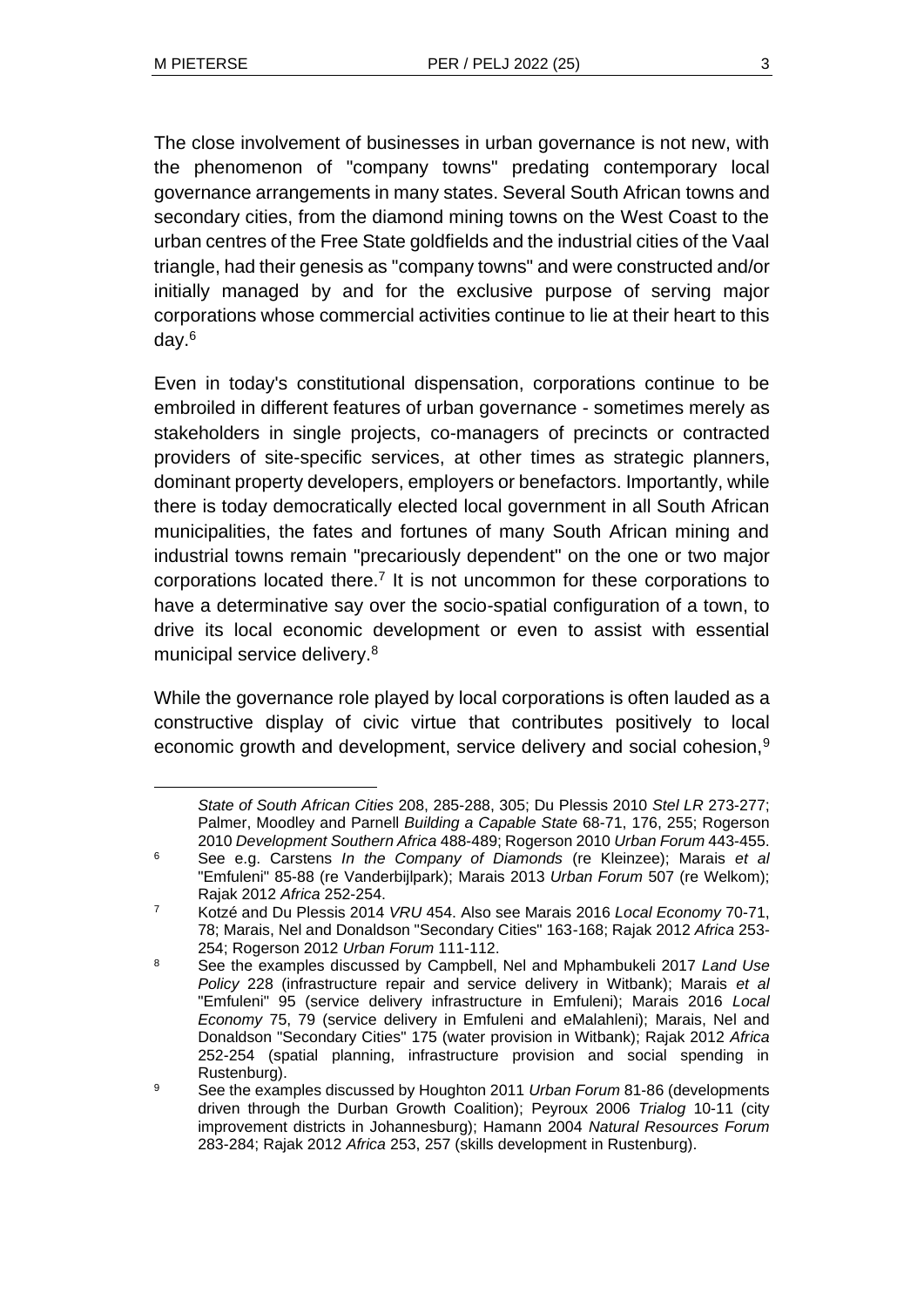it is as often associated with abuses of power and influence, unequal and unsustainable development, unfair labour practices, social stratification, exclusion, displacement and the myriad of negative environmental and social externalities of industrial activity.<sup>10</sup> Much has been written especially on the self-serving and ultimately unsustainable activities of mining companies, which stand accused of actively shaping unsustainable, unsafe, exclusionary and un-resilient cities and towns, only to inevitably abandon them, their municipal governments and their inhabitants to their own devices.<sup>11</sup>

Despite the wide array of scenarios in and degrees to which companies become and remain involved in urban governance, their governance activities largely remain legally unregulated. Conventionally legal systems around the world have insulated corporations from public-law responsibilities and allowed them to focus on attaining profit objectives without having to moderate these in relation to the social, economic and political needs of the societies in which they operate. For instance, corporations have generally been regarded as operating beyond the purview of human rights law, notwithstanding their significant capacity to violate human rights or to contribute to their realisation and fulfilment.<sup>12</sup> In recent years opposition to this state of affairs has led to increased state regulation of the human rights impacts of corporate activity, as well as to the gradual crystallisation of directly enforceable human rights obligations of corporations and to the rise of voluntary self-regulation regimes around corporate social responsibility.<sup>13</sup>

Despite the stated purposes of the *Companies Act* 71 of 2008 including to "promote compliance with the Bill of Rights ... in the Constitution, in the

<sup>10</sup> See the examples discussed by Erasmus 2020 https://www.dailymaverick.co.za/ article/2020-12-07-engen-is-still-killing-us-says-durban-community-body-afterexplosion-at-refinery/ (environmental infringements and associated corporate "bullying" by oil company in Durban); Lemanski 2007 *Cities* 455-459; Miraftab 2007 *Antipode* 603-609 (exclusion and displacement from city improvement district in Cape Town); Marais, Nel and Donaldson "Secondary Cities" 172 (acid mine drainage in Klerksdorp and Witbank); Hamann 2004 *Natural Resources Forum* 284; Rajak 2012 *Africa* 255-258, 267 (informal settlement formation and social division in Rustenburg).

<sup>11</sup> See Campbell, Nel and Mphambukeli 2017 *Land Use Policy* 228; Field *State Governance of Mining* 26-29, 309; Kotzé and Du Plessis 2014 *VRU* 448-454; Marais 2013 *Urban Forum* 510-519; Meyersfeld 2017 *BHRJ* 32.

<sup>12</sup> Bilchitz 2008 *SALJ* 754; Meyersfeld 2020 *SALJ* 449-450; Nolan 2014 *ICON* 62.

<sup>&</sup>lt;sup>13</sup> Examples from the literature critically assessing these global developments (which are beyond the scope this article) include Clapham *Human Rights Obligations*; Deva and Bilchitz (eds) *Human Rights Obligations of Businesses*; Macklem 2005 *International Law Forum*; Ssenyonjo 2008 *IJHR*.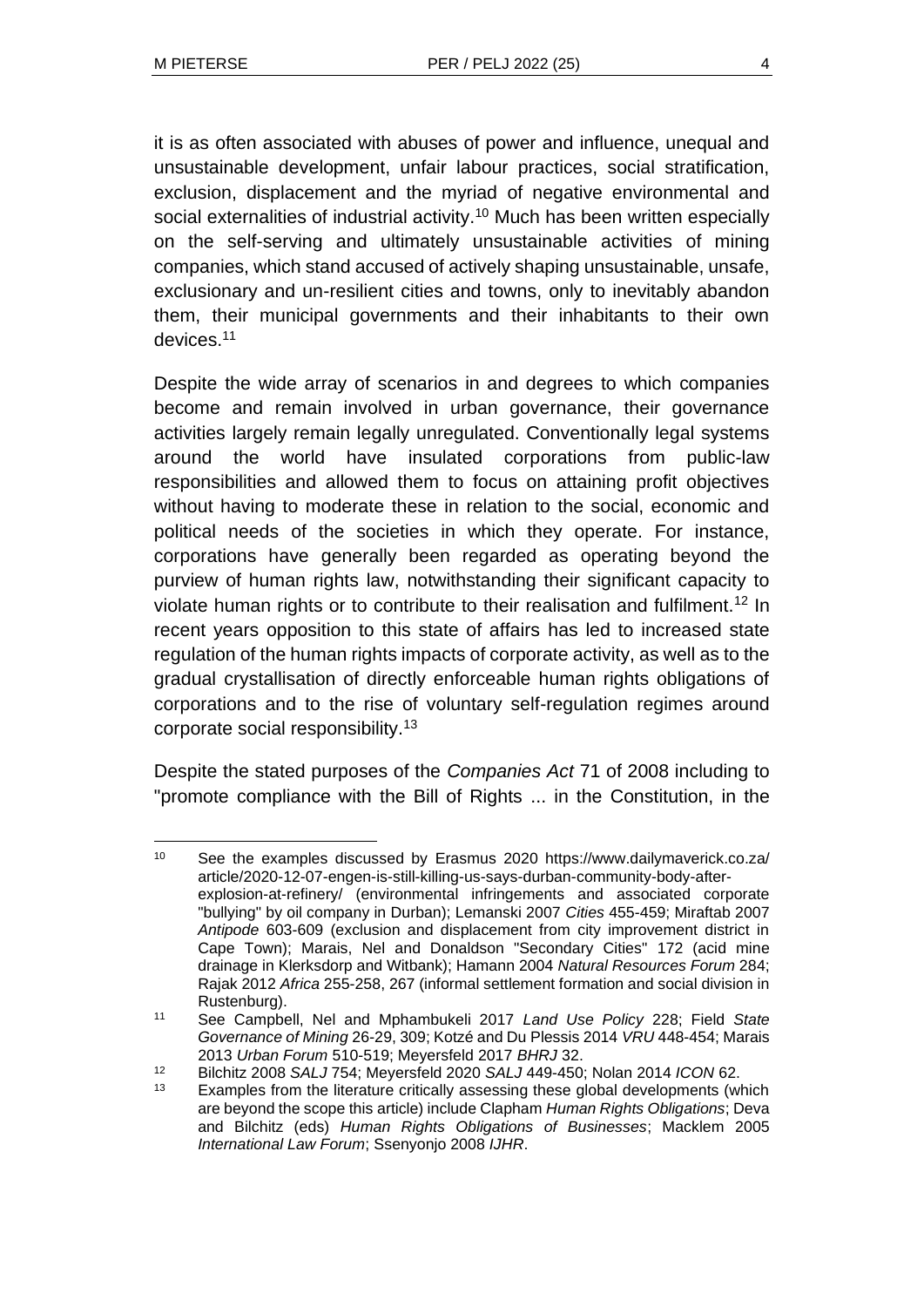application of company law" and to encourage "transparency and high standards of corporate governance ... given the significant role of enterprises within the social and economic life of the nation", <sup>14</sup> South African corporate law remains vague on the socio-economic responsibilities of corporations.<sup>15</sup> With the exception of the *Mineral and Petroleum Resources Development Act* 28 of 2002, which endeavours to "ensure that holders of mining and production rights contribute towards the socio-economic development of the areas in which they are operating" <sup>16</sup> and requires mines to commit themselves to "social and labour plans" (setting out the mine's role in local economic, skills and infrastructure development, poverty eradication and housing provision, as well as proposed measures to minimise the adverse community impact of mine closure) as a precondition for the award of mining licences, $17$  socially conscious corporate governance and corporate social responsibility in South Africa occur predominantly in a voluntary, self-regulatory paradigm.<sup>18</sup> Moreover, South African corporate law nowhere explicitly acknowledges corporations' *de facto* involvement in local governance, even as such involvement has been on the increase.<sup>19</sup>

This article is concerned with the extent to which corporations involved in governing South African cities and towns are bound to the developmental objectives and socio-economic rights that urban governance efforts are constitutionally required to pursue. It considers the constitutional powers of local government over such non-state actors and evaluates their envisaged co-option and accountability in terms of local government legislation. Thereafter, it contemplates the broader horizontal application of fundamental constitutional rights, including socio-economic and environmental rights, to non-state actors positioned as "gatekeepers" to

<sup>14</sup> Respectively ss 7(a) and 7(b)(iii) of the *Companies Act* 71 of 2008.

<sup>15</sup> See Bilchitz 2008 *SALJ* 772-773; Kotzé and Fuo 2016 *JENRL* 300-302.

<sup>16</sup> Section 2(i) of the *Mineral and Petroleum Resources Development Act* 28 of 2002.

<sup>17</sup> Section 25(f) of the *Mineral and Petroleum Resources Development Act* 28 of 2002 read with regs 41-42 and 46 of the Mineral and Petroleum Resources Development Regulations (last updated in GN R466 in Government Gazette 38855 of 3 June 2015). For assessment of the effectiveness of social and labour plans see Field *State Governance of Mining* 311-313; Hamann 2004 *Natural Resources Forum* 286-288; Kotzé and Fuo 2016 *JENRL* 309-311; Rogerson 2012 *Urban Forum* 108-109.

<sup>18</sup> Bilchitz 2008 *SALJ* 772-773; Kotzé and Fuo 2016 *JENRL* 300-301. The dominant instrument in this regard is the Institute of Directors for Southern Africa's *King IV Report on Corporate Governance for South Africa* (IoDSA *King IV Report*), a "set of voluntary principles and leading practices", (35) which espouses a notion of "corporate citizenship" conferring on corporations "rights, obligations and responsibilities ... towards society and the natural environment" and requiring compliance with the Bill of Rights in a company's ordinary course of business (25, 45-46).

<sup>19</sup> Kotzé and Fuo 2016 *JENRL* 293.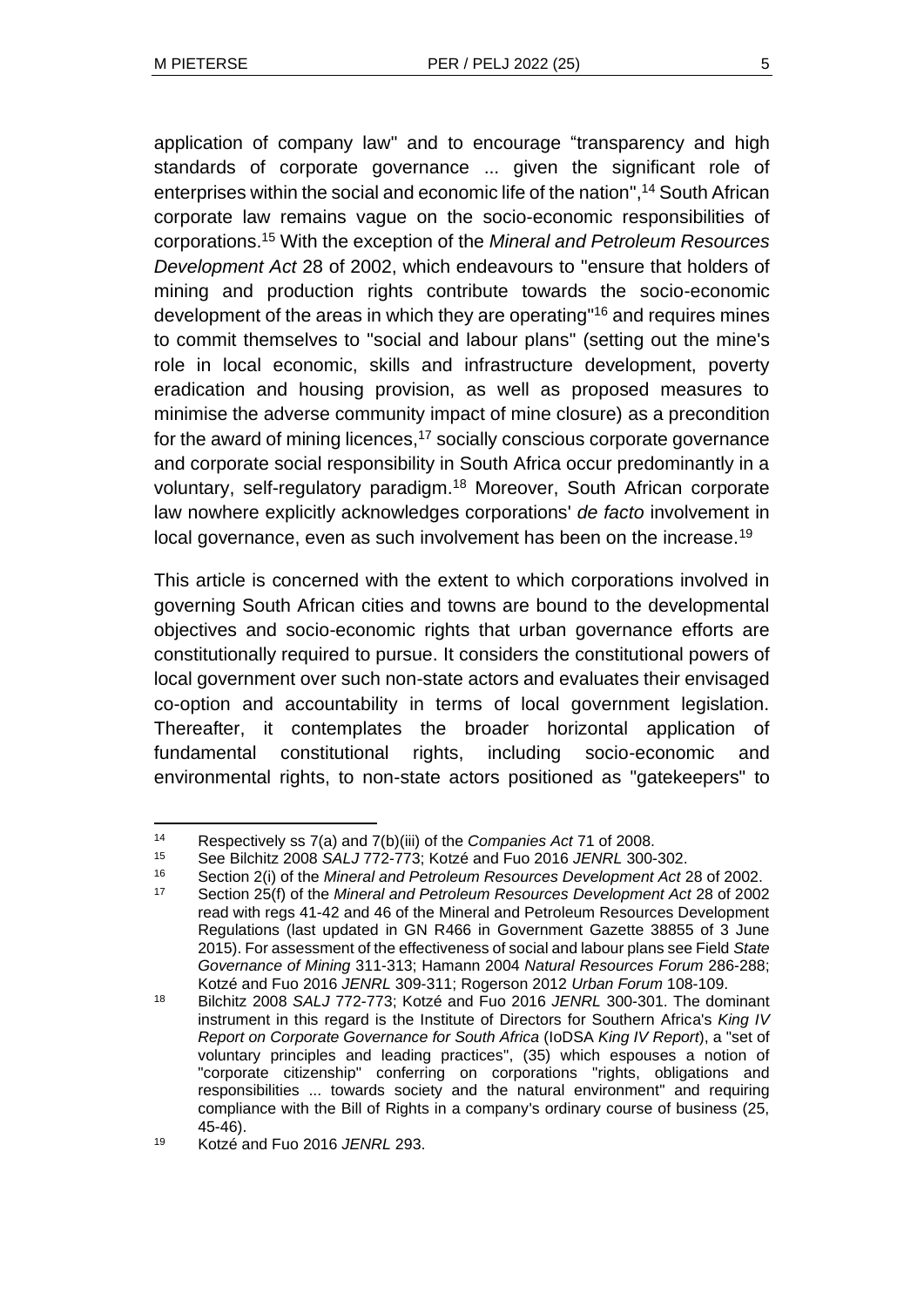their enjoyment, and discusses several obligations that have thus far crystallised in jurisprudence relevant to the governance of urban space.

# **2 Urban governance authority, structures and processes**

The power that local government exercises over non-state actors embroiled in urban governance, which directly impacts its ability to steer these actors' governance actions towards the achievement of communal goals, is intricately related to the power relationships between local government and the "upper levels" of state.<sup>20</sup> Local government requires both adequate "power to" shape urban spaces and processes and sufficient "power over" other actors with whom the "power to" govern is shared.<sup>21</sup> These powers reside simultaneously in their formal legal bestowment and in the will, skills and resources required to effectively wield them.

South African municipalities enjoy constitutionally ensconced power to govern, on their "own initiative" and without undue interference from national or provincial governments, a list of functional areas (including municipal planning, public places, electricity reticulation and water supply systems) that are central to urban form and functioning.<sup>22</sup> In other functional areas, such as housing, health services and public transport, municipalities exercise different degrees of delegated power under the supervision of national and provincial governments.<sup>23</sup> All three spheres of government are meant to coordinate their powers to provide "effective, transparent, accountable and coherent government for the Republic as a whole",<sup>24</sup> while the other spheres are enjoined to "support and strengthen the capacity of municipalities to manage their own affairs, to exercise their powers and to perform their functions."<sup>25</sup>

Predictably, municipalities have generally been able to influence the activities of non-state actors more decisively in relation to functional areas over which they wield decision-making power, whereas their steering ability has been more limited in relation to functional areas where such authority rests with other spheres.<sup>26</sup> Experience from elsewhere suggests that it is

<sup>20</sup> Pierre and Peters "Urban Governance" 73-75; Turok 2013 *International Planning Studies* 178-181.

<sup>21</sup> Anciano and Piper *Democracy Disconnected* 17-18, 234; Pierre and Peters "Urban Governance" 74.

<sup>&</sup>lt;sup>22</sup> Sections 151(3)-(4) and 156(1) read with Schedules 4B and 5B of the Constitution. For discussion, see Pieterse 2019 *ICLJ* 125-132.

 $23$  Section 156(4) read with Schedules 4A and 5A of the Constitution.

 $24$  Section 41(1)(f) of the Constitution.

<sup>&</sup>lt;sup>25</sup> Section 154(1) of the Constitution.<br><sup>26</sup> See Anciano and Piper Democracy

<sup>26</sup> See Anciano and Piper *Democracy Disconnected* 241-242; Turok 2013 *International*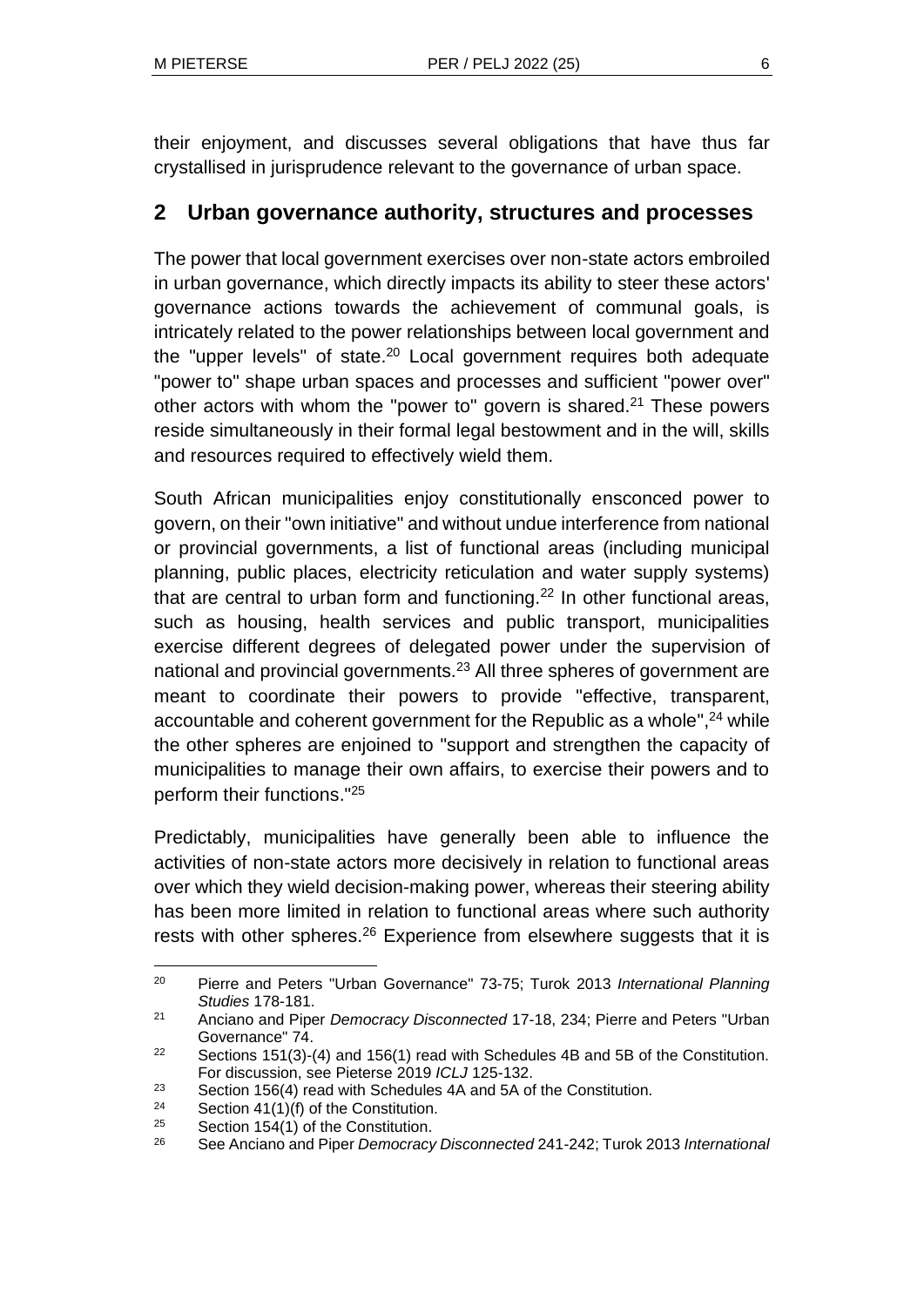especially in their control over the physical form and functioning of urban space via the exercise of powers pertaining to spatial planning, zoning and land use management that urban local government's hold over business (the physical activities of which are by necessity place-bound and thereby subject to land-use regulation) is most tangible.<sup>27</sup>

It is therefore unsurprising that some of the most significant intergovernmental disputes in South Africa have involved indirect control over corporate activity through the wielding of these powers. In *Gauteng Development Tribunal*<sup>28</sup> the Constitutional Court vindicated the City of Johannesburg's attempts to control its own spatial planning processes by declaring legislation that allowed provincial planning tribunals to grant development permission over municipal land (which resulted in private developers being granted permission to build outside of locally determined development boundaries) unconstitutional for usurping the local government power of "municipal planning". In *Maccsand*<sup>29</sup> the Constitutional Court upheld the City of Cape Town's power over zoning by finding that this was not overruled by the national government's granting of a sandmining licence to a company seeking to mine dunes on land zoned as public open space. In *Habitat Council*<sup>30</sup> the Court invalidated legislation allowing private developers to appeal against municipal refusals of development planning permission to provincial authorities, stating that final decisions over land development should be guided by "parochial municipal interests". <sup>31</sup> While the intricacies of these decisions are beyond the scope of this article,<sup>32</sup> it is noteworthy that the Constitutional Court ostensibly appreciates the significance of local government's authority over urban space and has consistently safeguarded it in a manner that effectively subverts exercises of (even nationally-connected) corporate power to local oversight.

But "power over" non-State actors involved in urban governance involves far more than controlling their use of land. Urban co-governance takes a myriad of forms (ranging from legislatively regulated public-private

*Planning Studies* 178.

<sup>27</sup> See Schragger 2009 *Harv L Rev*.

<sup>28</sup> *Johannesburg Metropolitan Municipality v Gauteng Development Tribunal* 2010 6 SA 182 (CC).

<sup>29</sup> *Maccsand v City of Cape Town* 2012 7 BCLR 690 (CC).

<sup>30</sup> *Minister of Local Government, Environmental Affairs and Development Planning, Western Cape v Habitat Council* 2014 4 SA 437 (CC).

<sup>31</sup> *Minister of Local Government, Environmental Affairs and Development Planning, Western Cape v Habitat Council* 2014 4 SA 437 (CC) para 23.

<sup>32</sup> For discussion, see Pieterse 2019 *ICLJ* 133-143.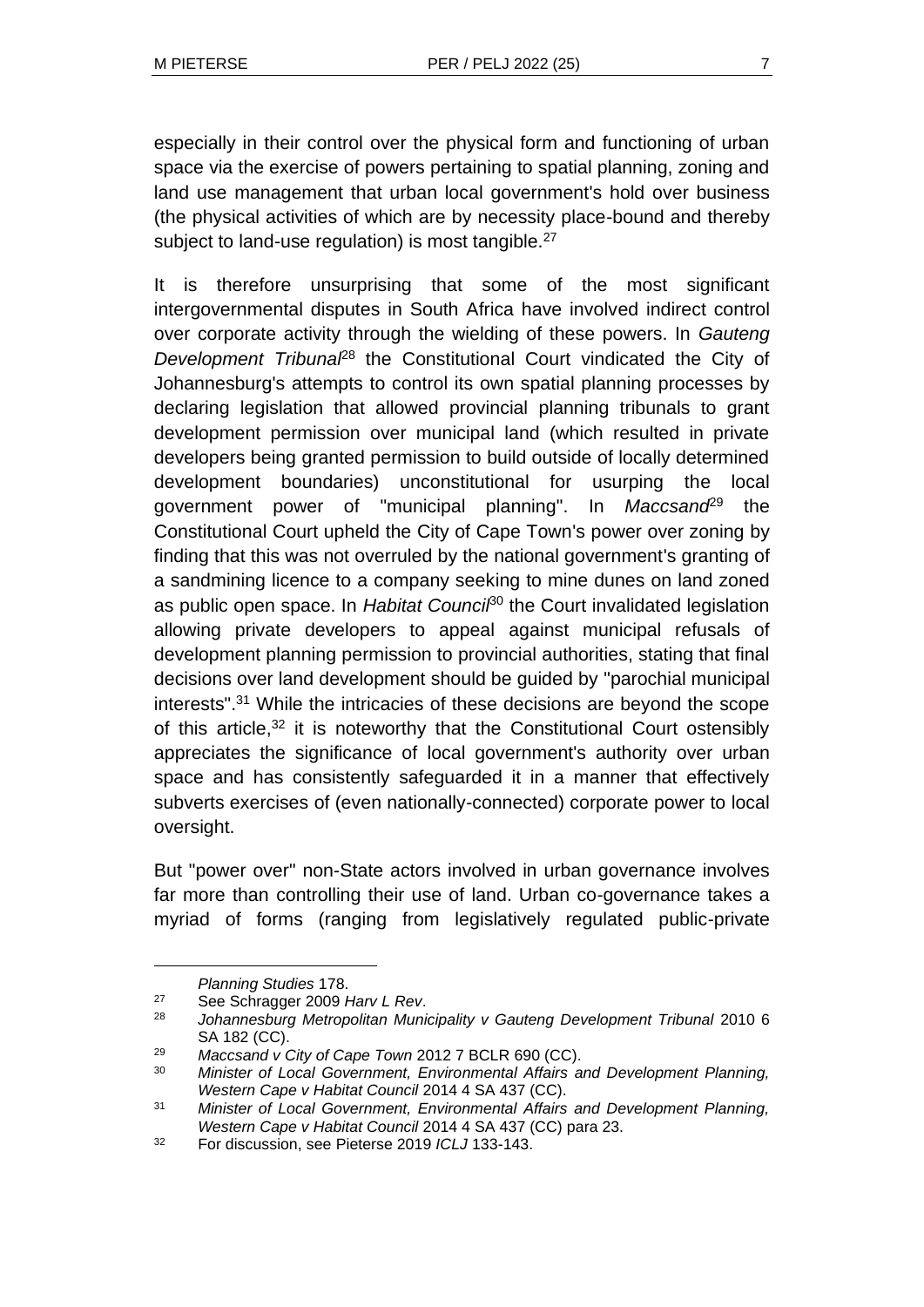partnerships to *ad hoc* or informal arrangements) and governance decisions are taken in and implemented through an array of formal and informal fora and processes (such as external service delivery agreements, contract management or implementation agencies for private/public partnerships, business chambers, growth coalition partnerships, management boards of city improvement districts, or neighbourhood watch committees). Around the world the extent of local government's *de facto* involvement in and influence over these fora and processes typically varies significantly, meaning that they are also inconsistently publicly accountable.<sup>33</sup>

However, South Africa's *Municipal Systems Act* 32 of 2000 embraces a broad and inclusive concept of local governance that in principle subjects all urban governance actors, fora and processes to public-law principles. Section 2(b) of the Act determines in relevant part that a municipality

- (a) is an organ of state within the local sphere of government …
- (b) consists of
	- (i) the political structures and administration of the municipality; and
	- (ii) the community of the municipality
- (c) functions in its area in accordance with the political, statutory *and other relationships* between its political structures, political office bearers and administration and its community (emphasis added).

The Act proceeds to define the community of a municipality in relevant part as

that body of persons comprising (a) the residents of the municipality; (b) the ratepayers of the municipality; (c) any civic organisations and nongovernmental, *private sector* or labour organisations or bodies which are involved in local affairs within the municipality … and includes, more specifically, the poor and other disadvantaged sections of such body of persons (emphasis added).

#### and to determine in section 7 that

the rights and duties of municipal councils and of the members of the local community … are subject to the Constitution, the other provisions of this Act and other applicable legislation.

The rights and duties of corporations who dabble in urban governance, as

<sup>33</sup> See Houghton 2011 *Urban Forum* 79; Newman and Verpraet 1999 *Regional Studies* 488-490; Picciotto 2011 *Antipode* 98-102; Porras 2009 *Fordham Urb LJ* 566.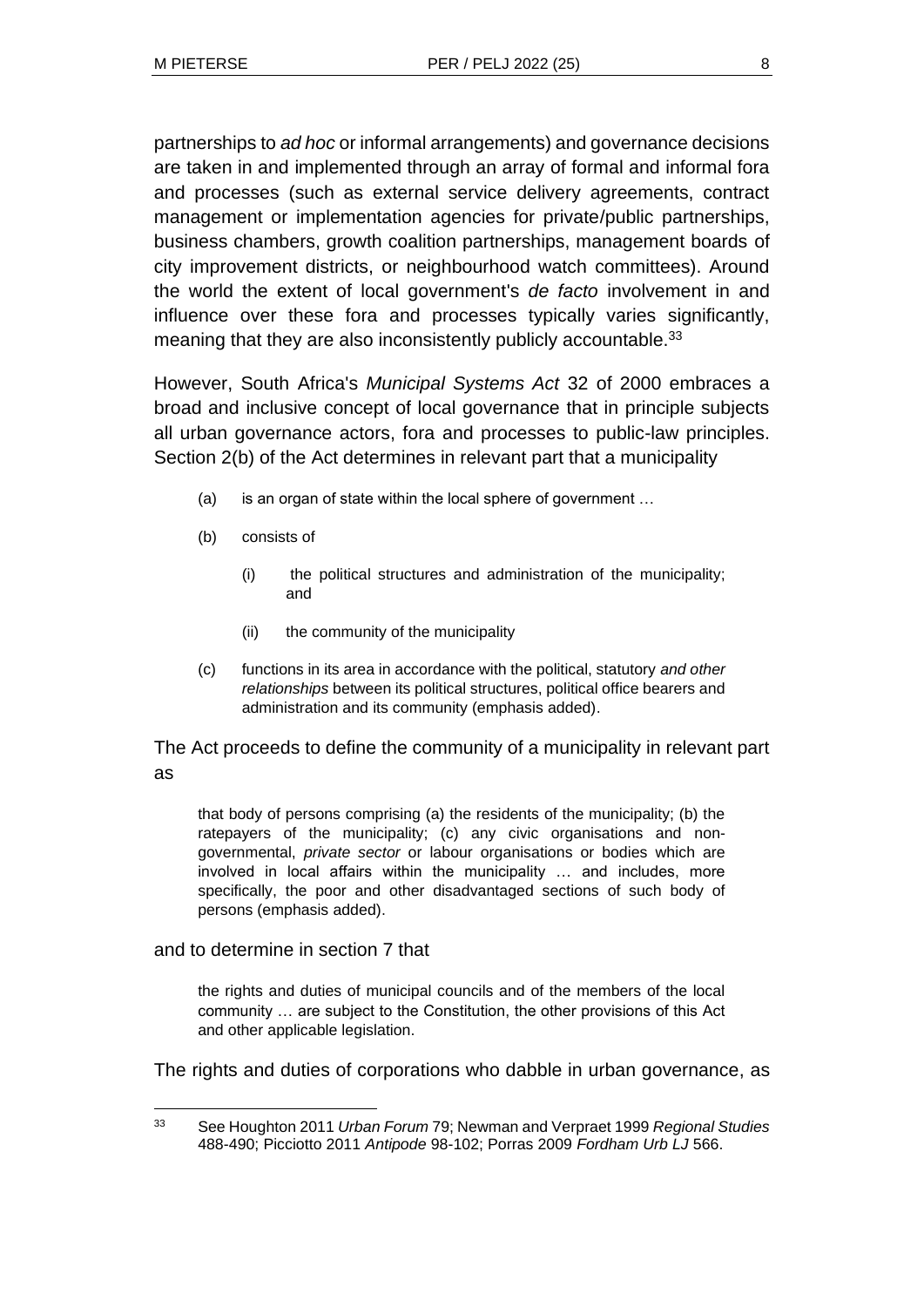members of the municipal "community" who contribute to municipal functioning through "political, statutory and other relationships", can thus be determined with reference to both the Constitution and to applicable local government legislation.

Several provisions in the Act explicitly link municipal governance with the constitutionally stipulated principles of cooperative government, the developmental objects of local government and the pursuit of socioeconomic and environmental rights.<sup>34</sup> While many of the obligations elaborated in these provisions attach specifically to municipal councils, there are explicit indications that community members (including the private sector) must be involved in the governance decisions and processes that endeavour to comply with these obligations.

Section 5(1)(a)(i) of the Act determines that members of the community have a right to "contribute to the decision-making processes of the municipality<sup>"35</sup> whereas an entire chapter of the Act is devoted to the establishment and functioning of participatory structures and processes. Section 16(1) requires municipalities to develop a participatory governance culture and to include the community (including the private sector) in the preparation and implementations of their IDPs, budgets, strategic service delivery plans and performance management systems. <sup>36</sup> Section 17 adds that participation must take place both through political participation structures (such as ward committees) created by the *Municipal Structures Act* 117 of 1998 and by "other appropriate mechanisms, processes and procedures established by the municipality". <sup>37</sup> This is significant because it allows for the entire range of co-governance fora referred to above to be locally conceived and established as "formal" participatory structures of a municipality, and thereby to be linked into the mechanism of the *Municipal Systems Act*. This not only ensures that the municipal council retains an organising stake and influence in these fora but also opens them up for meaningful input and participation by residents and other community members, thereby countering the accountability deficit often inherent in

<sup>34</sup> See e.g., ss 3, 4, 8 and 11(3) of the *Local Government: Municipal Systems Act* 32 of 2000.

<sup>35</sup> Also see ss 3(2)(e), 6(2)(d)-(e) of the *Local Government: Municipal Systems Act* 32 of 2000.

<sup>36</sup> See *Borbet South Africa v Nelson Mandela Bay Municipality* 2014 5 SA 256 (ECP), where a municipality was declared in breach of these provisions for failing to involve local corporations in deliberations over the annual budget.

<sup>37</sup> Section 17(1)(b) of the *Local Government: Municipal Systems Act* 32 of 2000. Also see s 19 of the *Local Government: Municipal Structures Act* 117 of 1998.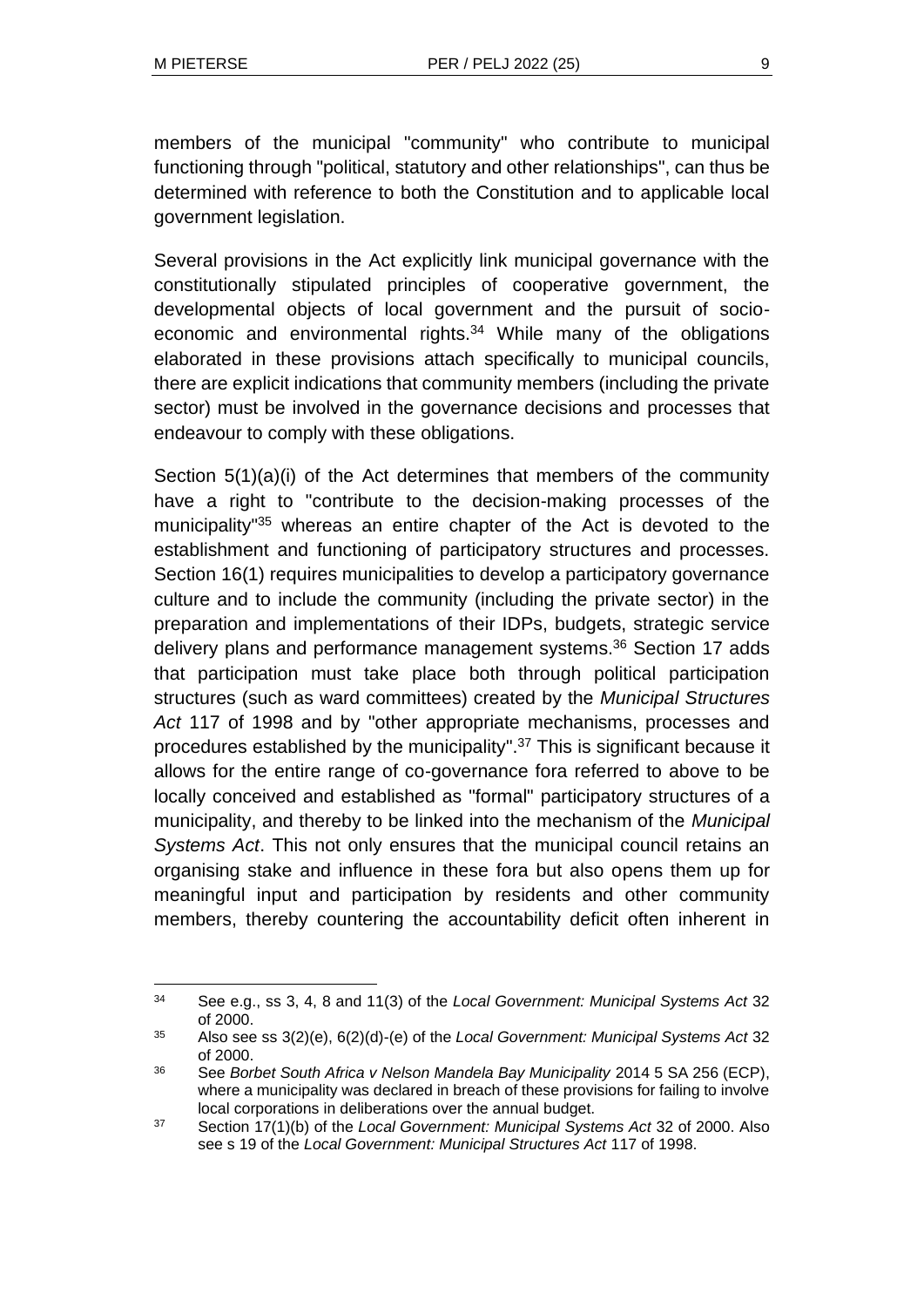unrepresentative "informal" or "private" decision-making structures.

The Act devotes a further chapter to integrated development planning, which makes it clear that a municipal IDP must draw together all the various governance activities that take place in a municipality, and must align and subject these to the achievement of municipalities' constitutional objectives and their pursuit of socio-economic and environmental rights.<sup>38</sup> IDP preparation and implementation processes are explicitly aligned to structures of cooperative governance and explicitly channelled through the municipality's community participation channels.<sup>39</sup> Section 35 of the Act determines that, once adopted, an IDP binds the council and functions as "principal strategic planning instrument which guides and informs all planning and development, and all decisions pertaining to planning and development, in the municipality". Importantly, IDPs also bind "all other persons", including the private sector, to the extent that their provisions are subsequently subsumed in or operationalised by municipal bylaws.<sup>40</sup>

Finally, in a chapter dedicated to the mechanics of municipal service delivery, the Act contains an elaborate framework for the conclusion, oversight and review of "external service delivery mechanisms", including provision for the delivery of municipal services through public/private partnerships.<sup>41</sup> These provisions, supplemented by provisions of and regulations proclaimed under the *Municipal Finance Management Act* 56 of 2003,<sup>42</sup> aim to ensure that public/private partnerships for the delivery of essential municipal services are formulated with detailed community consultation and input, that the obligations of private partners are carefully delineated, that municipalities retain strong and consistent oversight over externally provided essential services, and that public services are delivered transparently and in conformance with constitutional standards.<sup>43</sup>

Overall, the *Municipal Systems Act* admirably embodies the shift from "government" to "governance" and dynamically supplements local government's constitutional powers, functions and obligations. In particular,

<sup>38</sup> Section 23(1) of *Local Government: Municipal Systems Act* 32 of 2000.

<sup>39</sup> Respectively ss 24 and 29(1) of *Local Government: Municipal Systems Act* 32 of 2000.

<sup>40</sup> Section 35(1) of *Local Government: Municipal Systems Act* 32 of 2000. See discussion by Du Plessis 2017 *LDD* 252-253; Van der Berg "Integrated Development Planning" 212-215.

<sup>41</sup> Sections 76-84 of *Local Government: Municipal Systems Act* 32 of 2000.

<sup>42</sup> See s 120 of the *Local Government: Municipal Finance Management Act* 56 of 2003 as well as the Municipal Public-Private Partnerships Regulations (GN R309 in Government Gazette 27431 of 1 April 2005).

<sup>43</sup> See Chirwa 2004 *LDD* 191-195, 202-203; Steytler 2004 *LDD* 173, 178-179.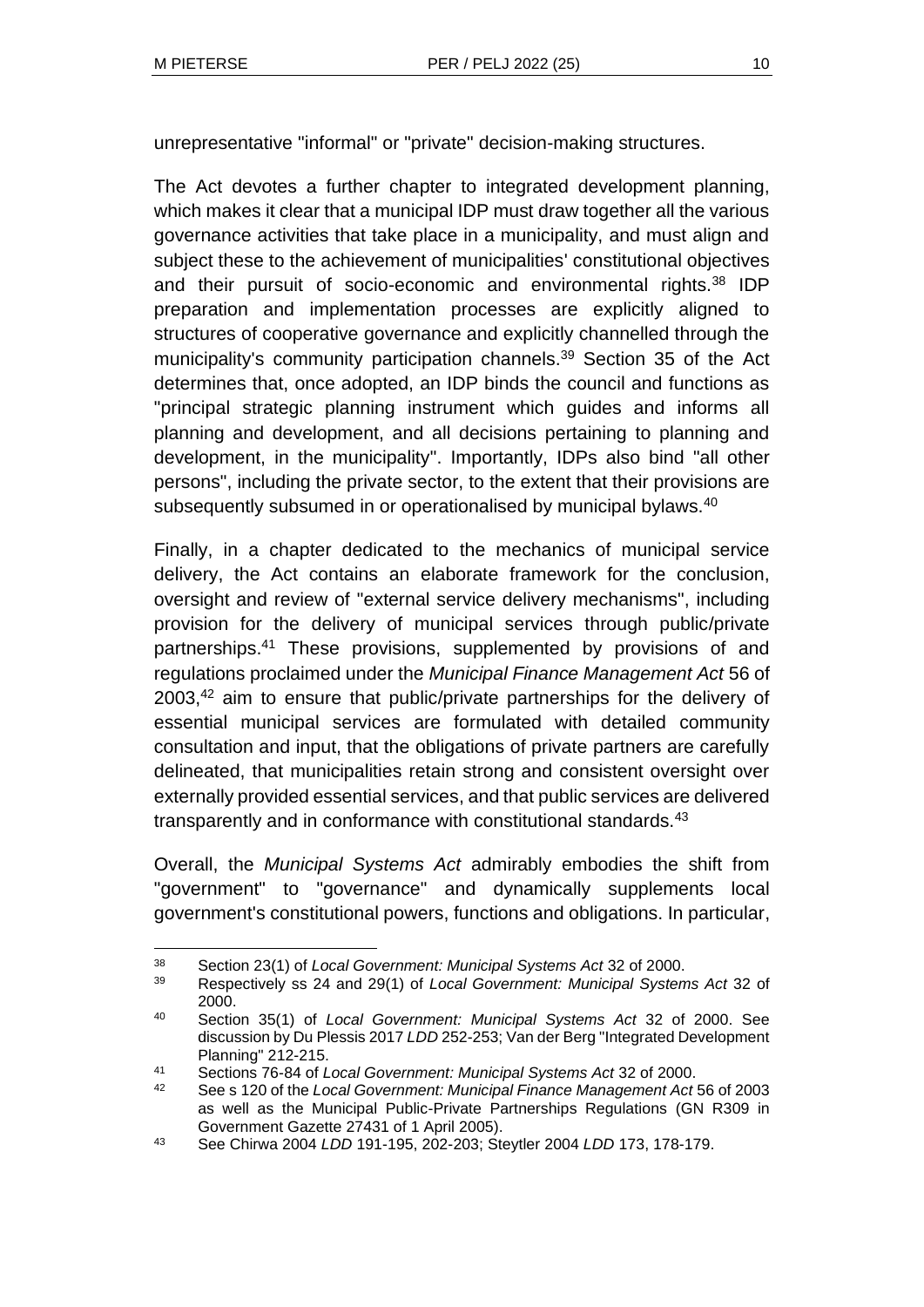its chapters on participatory governance and integrated development planning enable municipalities to draw the myriad of non-state and hybrid governance activities that take place in their areas of jurisdiction into broader participatory structures and through municipal IDPs to ensure their alignment to the achievement of strategic and constitutional objectives.

Unfortunately, much of the Act's potential to function as a springboard for constitutionally aligned public/private urban governance endeavours remains unrealised outside of a few large metropolitan municipalities. Acute shortages of skills, capacity and resources cripple nearly all municipalities in secondary cities and small towns to the point where there is very little evidence of municipalities' purposefully wielding their constitutional governance competencies over and above an everyday struggle to keep the lights on and the taps running.<sup>44</sup> In particular, very few secondary cities have functional structures for participatory private/public governance.<sup>45</sup> Corporations' involvement in governance there tends to be *ad hoc*, uncoordinated and unaccountable, while their relationships with municipalities are not uncommonly hostile and steeped in mutual mistrust.<sup>46</sup>

By contrast, many corporations are well-resourced and have access to the very strategic planning, financial management and governance expertise that municipalities lack. While there have been instances of companies' contributing constructively to local governance precisely by putting these skills at municipalities' disposal, $47$  this imbalance combines with an inequality in resources and accountability to allow corporations to dominate participatory governance fora, to strong-arm local government and communities into capitulating to corporate demands, and to ensure that IDPs and local government practices serve corporate rather than communal ends.<sup>48</sup> While research on both Durban and Cape Town's private/public "development partnership" platforms suggests that well-capacitated cities with strong control over their own development priorities and processes are (albeit not without difficulty) capable of directing the outcomes of governance platforms so as to be conducive to the achievement of cities'

<sup>44</sup> See Rogerson 2010 *Urban Forum* 450-451; Turok 2013 *International Planning Studies* 180-181.

<sup>45</sup> See Hamann 2004 *Natural Resources Forum* 287-288; Marais 2016 *Local Economy* 76; Marais *et al* "Emfuleni" 95; Rogerson 2010 *Urban Forum* 452.

<sup>46</sup> See Campbell, Nel and Mphambukeli 2017 *Land Use Policy* 229; Marais 2016 *Local Economy* 76, 79; Rajak 2012 *Africa* 254; Rogerson 2010 *Urban Forum* 449, 455.

<sup>47</sup> See Rajak 2012 *Africa* 257; Rogerson 2010 *Urban Forum* 454.

<sup>48</sup> See Hamann 2004 *Natural Resources Forum* 279; Marais 2016 *Local Economy* 79; Marais *et al* 2017 *Extractive Industries* 169; Meyersfeld 2017 *BHRJ* 42-45; Rogerson 2012 *Urban Forum* 120, 126; Todes 2014 *African Studies* 255-256.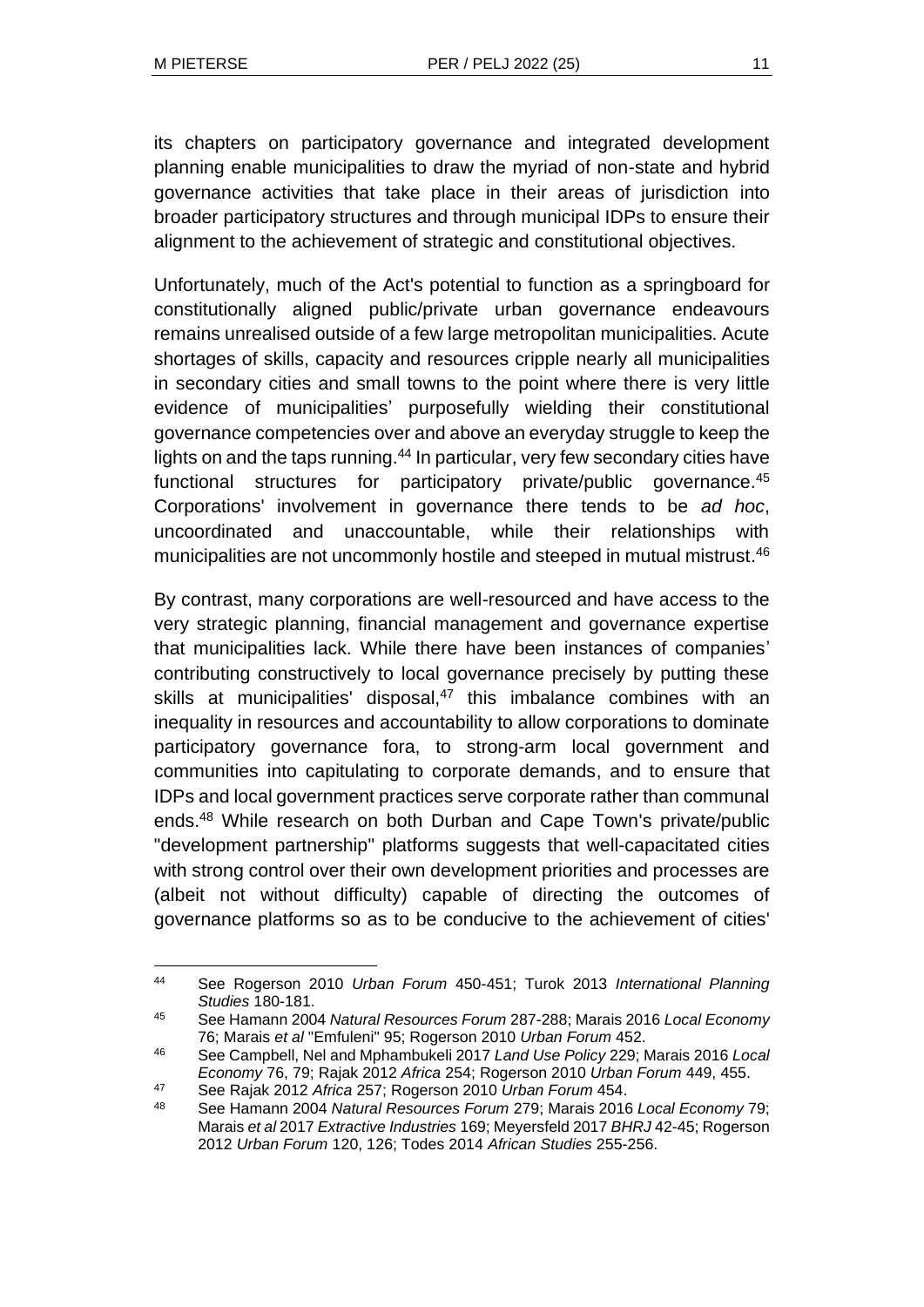developmental objectives,<sup>49</sup> this appears not to be the case in the majority of secondary cities.

While well-intended, the provisions of the Act on external service delivery through private-public partnerships have further been criticised for being overly onerous and micro-managing to the point of discouraging all but the most skilled and capacitated municipalities from entering into or effectively overseeing formal public/private partnerships.<sup>50</sup> The effect of this is that the private delivery of essential services in many cities and towns occurs *ad hoc* and informally, outside of the participation, accountability and oversight frameworks envisaged by the Act.

Most debilitatingly, the participatory governance culture envisaged by the *Municipal Systems Act* has largely failed to materialise. The "political" participation structures established by the *Municipal Structures Act* are widely regarded as dysfunctional and overly dominated by party politics.<sup>51</sup> thereby failing as dialogic accountability fora. Moreover, as elaborated above, many municipalities in smaller towns and cities have simply failed to establish the tailormade participatory governance structures allowed for by the *Municipal Systems Act*. In particular, secondary cities and smaller towns often lack the capacity to independently conceive and formulate IDPs, or to meaningfully involve communities in these processes. This means not only that their IDPs tend to be consultant-written, cut-and-paste affairs betraying few authentic links to community participation processes or local developmental objectives, but also that the IDPs' potential to function as "herding" and "guiding" instruments for non-state governance efforts is wasted.<sup>52</sup> To illustrate, research in mining towns reveals that mining companies' corporate social responsibility investments and activities in terms of social and labour plans tend to be poorly aligned with municipal IDPs, and therefore seldom have sustained impact.<sup>53</sup>

<sup>49</sup> See Miraftab 2007 *Antipode* 613-615; Houghton 2011 *Urban Forum* 85; Todes 2014 *African Studies* 260, 265.

<sup>50</sup> See Chirwa 2004 *LDD* 194-195; Palmer, Moodley and Parnell *Building a Capable State* 69; Rogerson 2010 *Urban Forum* 444; Steytler 2004 *LDD* 169-177; Steytler 2008 *TSAR* 520-521, 528-529.

<sup>51</sup> On the shortcomings of ward councils in this regard see Barichievy, Piper and Parker 2005 *Politeia* 370-393; Palmer, Moodley and Parnell *Building a Capable State* 70- 71, 127-128; Pieterse 2018 *VRU* 16-19; Ray *Engaging with Social Rights* 296-298.

<sup>52</sup> See Campbell, Nel and Mphambukeli 2017 *Land Use Policy* 229; Van der Berg "Integrated Development Planning" 219.

<sup>53</sup> See Marais 2016 *Local Economy* 74; Marais *et al* 2017 *Extractive Industries* 168- 169; Rajak 2012 *Africa* 258-259. By way of exception, Rajak 2012 *Africa* 256-257 details attempts at aligning mining companies' social and labour plans with IDPs in Rustenburg.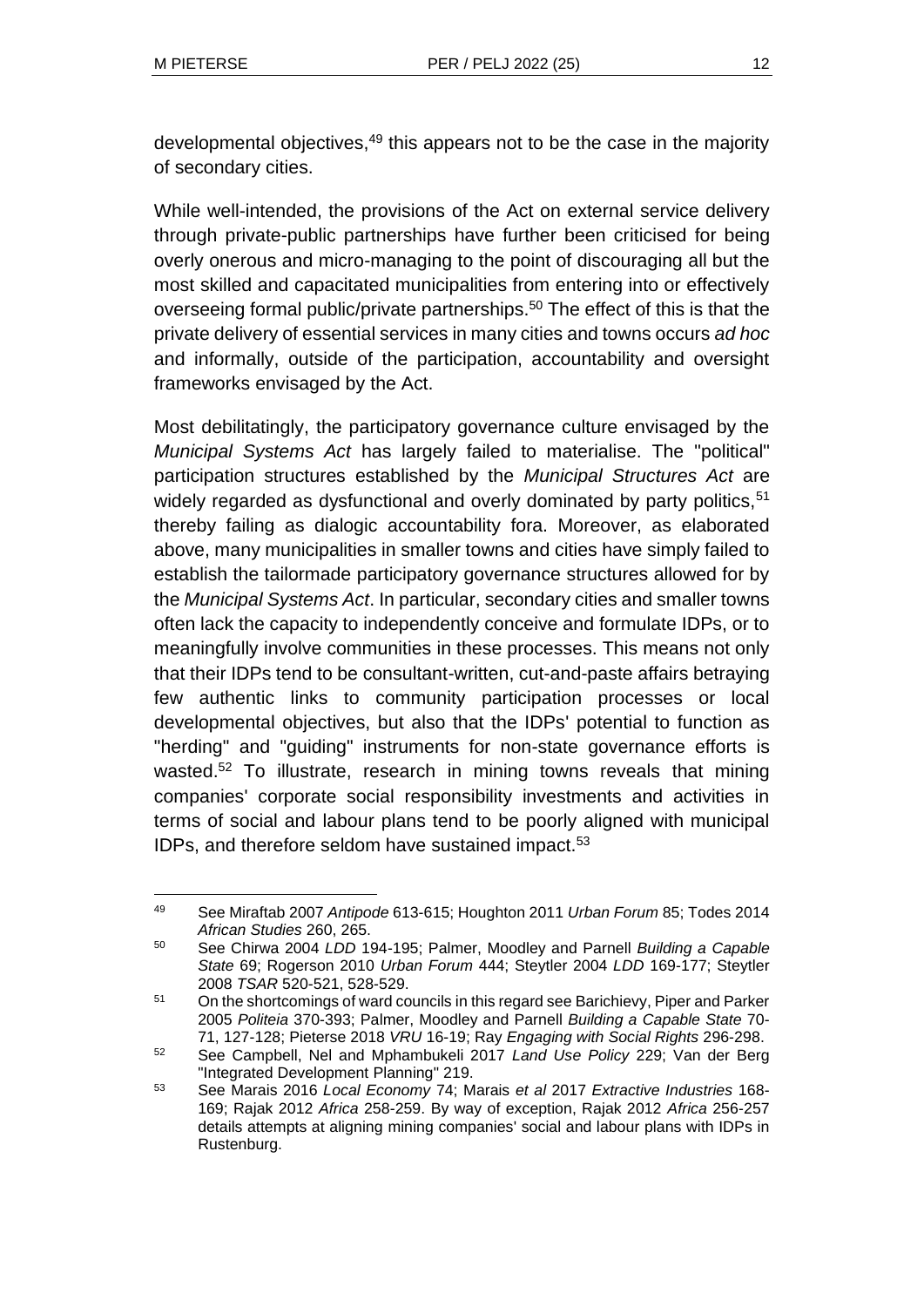Overall, it seems that, while South African municipalities are constitutionally empowered to steer local governance processes towards the achievement of developmental objectives, and while local government legislation allows for the establishment of structures and processes that effectively co-opt non-state actors and steer their efforts in this pursuit, this is belied by the realities in most corporate-dependent secondary cities and smaller towns. Wasted potential aside, municipalities' failure to leverage their constitutional powers and legislative competencies means that much day-to-day corporate urban governance in secondary towns continues to take place informally, inconsistently and unaccountably. Corporations, meanwhile, continue to conceive of their governance activities as separate from public objectives and of their relationships with local communities as nested in the "voluntary" "charity" of corporate social responsibility rather than in public responsibilities.<sup>54</sup>

# **3 Rights-based accountability for non-state actors**

The frequent absence of functional fora for the apportionment of public responsibilities between state and non-state actors involved in urban governance in South Africa means that fallback public accountability for nonstate governance actors must be sought in broader constitutional structures.

While the direct enforcement of human rights obligations against non-State actors remains controversial and relatively rare in many constitutional systems, most systems now provide for the indirect enforcement of such obligations either via the regulation of private actions and interactions through domestic statutory or common law, or through the value-based alignment or development of domestic statutory or common law with human rights principles.<sup>55</sup> In addition, constitutional systems not uncommonly allow for the direct application of human rights to contexts where private entities fulfil functions conventionally associated with the state or where private entities are closely entwined with the state, although there is significant variation in the extent to which the private actors themselves are saddled

<sup>54</sup> See Rajak 2012 *Africa* 267. On weaknesses in the conceptualisation and implementation of corporate social responsibility initiatives in South Africa see for instance Hamann 2004 *Natural Resources Forum*; Ramlall 2012 *Social Responsibility Journal*.

<sup>55</sup> See the examples discussed by Chirwa 2006 *LDD* 30-37; Clapham *Human Rights Obligations* 499-521; Gardbaum 2003 *Mich L Rev* 412; Hessbruegge 2005 *Buff Hum Rts L Rev* 27-34; Macklem 2005 *International Law Forum* 281-289; Nolan 2014 *ICON* 67-72.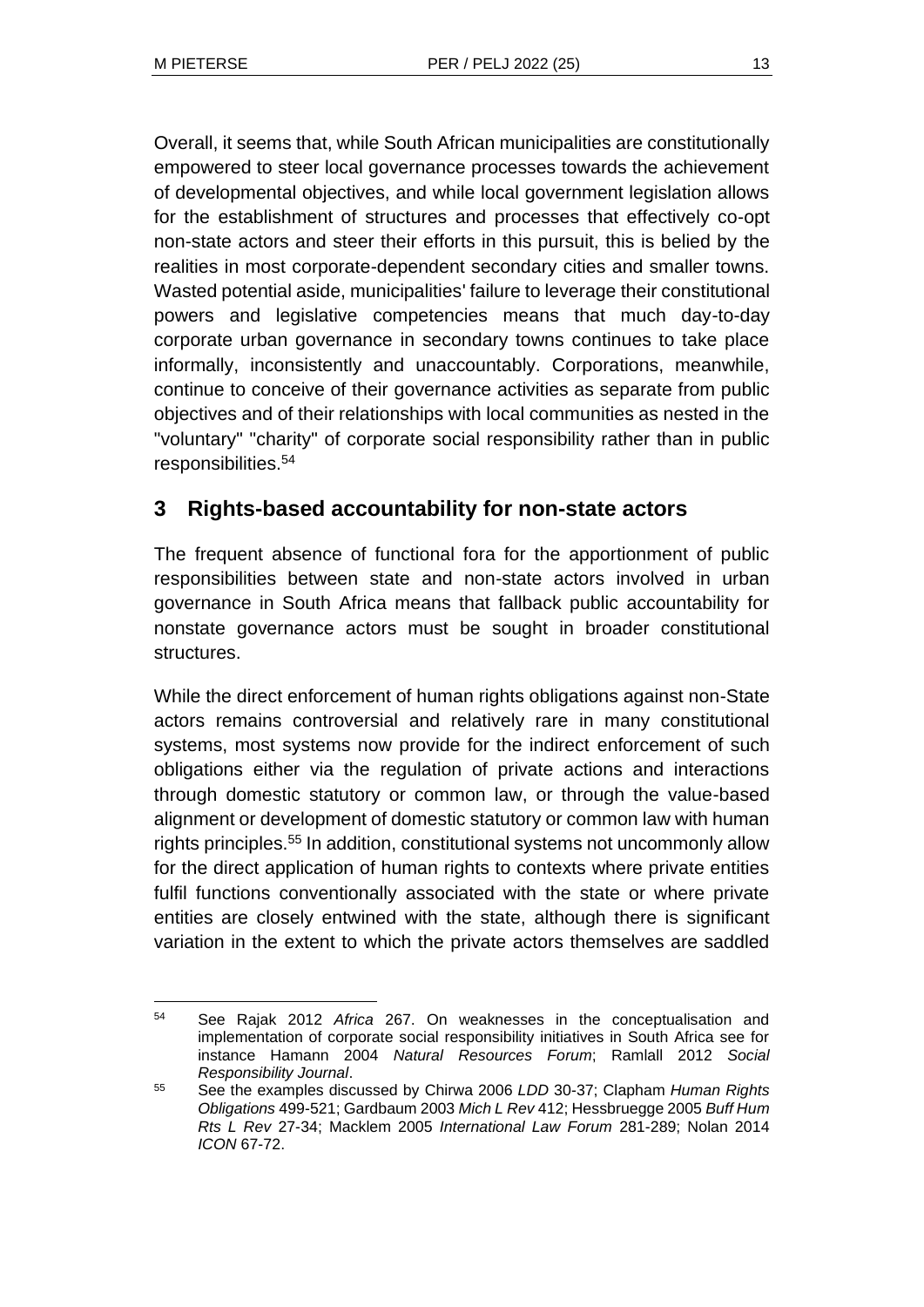with the human rights obligations in question.<sup>56</sup> A handful of states further acknowledge the possibility of directly applying human rights to non-state actors, usually in the case of "special relationships" (such as employment, familial or contractual relationships) between rights-bearers and dutyholders.<sup>57</sup>

The South African Constitution explicitly provides for *all* these forms of "horizontal application" of the rights in the Bill of Rights.<sup>58</sup> Section 8 of the Constitution determines:

- (1) The Bill of Rights applies to all law and binds the legislature, the executive, the judiciary and all organs of state.
- (2) A provision of the Bill of Rights binds a natural or a juristic person if, and to the extent that, it is applicable, taking into account the nature of the right and the nature of any duty imposed by the right.
- (3) When applying a provision of the Bill of Rights to a natural or juristic person in terms of subsection 2, a court -
	- (a) in order to give effect to a right in the Bill, must apply, or if necessary develop, the common law to the extent that legislation does not give effect to that right; and
	- (b) may develop rules of the common law to limit the right, ...
- (4) A juristic person is entitled to the rights in the Bill of Rights to the extent required by the nature of the rights and the nature of that juristic person,

whereas section 39(2) states:

When interpreting any legislation, and when developing the common law or customary law, every court, tribunal or forum must promote the spirit, purport and objects of the Bill of Rights.

While much uncertainty remains over the exact scope, implications and implementation-mechanics of these constitutional provisions,<sup>59</sup> it seems clear enough that the rights in the Bill of Rights reign over all legally established or regulated processes, instruments and fora involved in urban

<sup>56</sup> See the examples discussed by Chirwa 2006 *LDD* 22-26; Clapham *Human Rights Obligations* 486-494; Ellman "A Constitutional Confluence" 446-449, 460-467; Gardbaum 2003 *Mich L Rev* 412-422; Hessbruegge 2005 *Buff Hum Rts L Rev* 47- 62.

<sup>57</sup> See the examples discussed by Chirwa 2006 *LDD* 37-45; Clapham *Human Rights Obligations* 442; Nolan 2014 *ICON* 78-80.

<sup>58</sup> See Liebenberg *Socio-economic Rights* 68-69; Meyersfeld 2020 *SALJ* 440.

<sup>59</sup> Debates over variations in vertical and horizontal application terminology and methodology are beyond the scope of this article. For a cogent summary and consolidation, see Bhana 2013 *SAJHR*.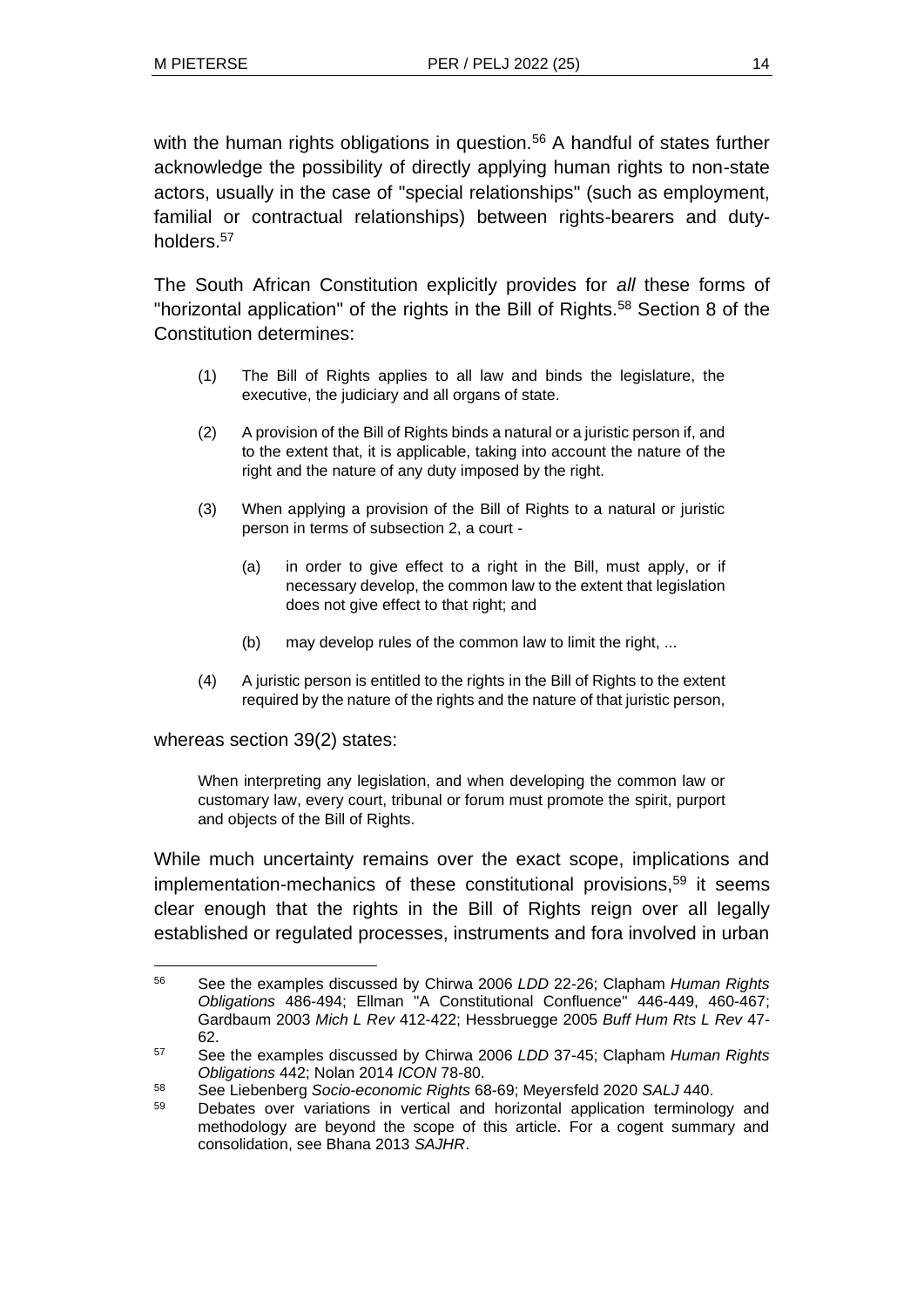governance (such as participatory governance structures established in terms of the *Municipal Systems Act*). Moreover, obligations imposed by rights enumerated in the Bill of Rights can in principle attach both directly (in and of themselves) and indirectly (via the portals of common or statutory law) to all state- and non-state actors embroiled in urban governance.<sup>60</sup> This holds true also for the socio-economic and environmental rights quaranteed by the Bill of Rights and may extend beyond the negative obligation to respect rights to also encompass positive obligations to protect, promote and fulfil them.<sup>61</sup> This means that in principle there is nothing in the text of the South African Constitution that prohibits corporations involved in governing South African cities from incurring (appropriately contextdependent) constitutional obligations to respect, protect, promote or fulfil socio-economic rights as well as civil and political rights.<sup>62</sup>

To be sure, the Constitution betrays a preference for indirect horizontality through the context-sensitive legislative elaboration of "private" human rights responsibilities.<sup>63</sup> In the urban governance context, such elaboration has included the horizontal operationalisation of environmental rights through the provisions of the *National Environmental Management Act* 107 of 1998<sup>64</sup> and the obligations imposed on mining companies by the *Mineral and Petroleum Resources Development Act* 28 of 2002 and its regulations.<sup>65</sup>

<sup>60</sup> See Bhana 2013 *SAJHR* 364-365, 373-374; Liebenberg 2008 *TSAR* 465-469; Nolan 2014 *ICON* 80; Pieterse 2007 *SAJHR* 161-163.

 $61$  While ss 26(2) and 27(2) of the Constitution limit the obligation to take reasonable measures to achieve the progressive realisation of socio-economic rights to the State, and s 7(2) name-checks only the State in setting out obligations to "respect, protect, promote and fulfil" rights in the Bill of Rights, reading these provisions with ss 8 and 39(2) opens up a legion of regulatory paradigms for the "horizontal" enforcement of positive socio-economic obligations. See Liebenberg 2008 *TSAR* 469; Liebenberg *Socio-economic Rights* 70-71; Meyersfeld 2020 *SALJ* 441, 459; Nolan 2014 *ICON* 79; Pieterse 2007 *SAJHR* 161-163.

<sup>62</sup> See Dafel 2013 *SAJHR* 593; Meyersfeld 2020 *SALJ* 443, 451-452; Pieterse 2007 *SAJHR* 157-159.

<sup>63</sup> Bhana 2013 *SAJHR* 368; Ellmann "A Constitutional Confluence" 460; Liebenberg 2008 *TSAR* 471.

<sup>64</sup> See Kotzé and Du Plessis 2014 *VRU* 455-459. "Horizontal" obligations contained in *National Environmental Management Act* 107 of 1998 include a duty to take reasonable measures to prevent environmental damage from occurring, continuing or recurring (s 28(1)) and a duty to take reasonable measures to contain and minimise the effects of emergency "incidents" that pose a danger to communities or the environment (s 30(4)). The principles listed in s 2 of the Act (including, for instance, that negative impacts on environmental rights must be prevented, limited or remedied– s 2(4)(iii)) are further made horizontally justiciable by s 32(1) of the Act.

<sup>&</sup>lt;sup>65</sup> See notes 16-17 above and accompanying text.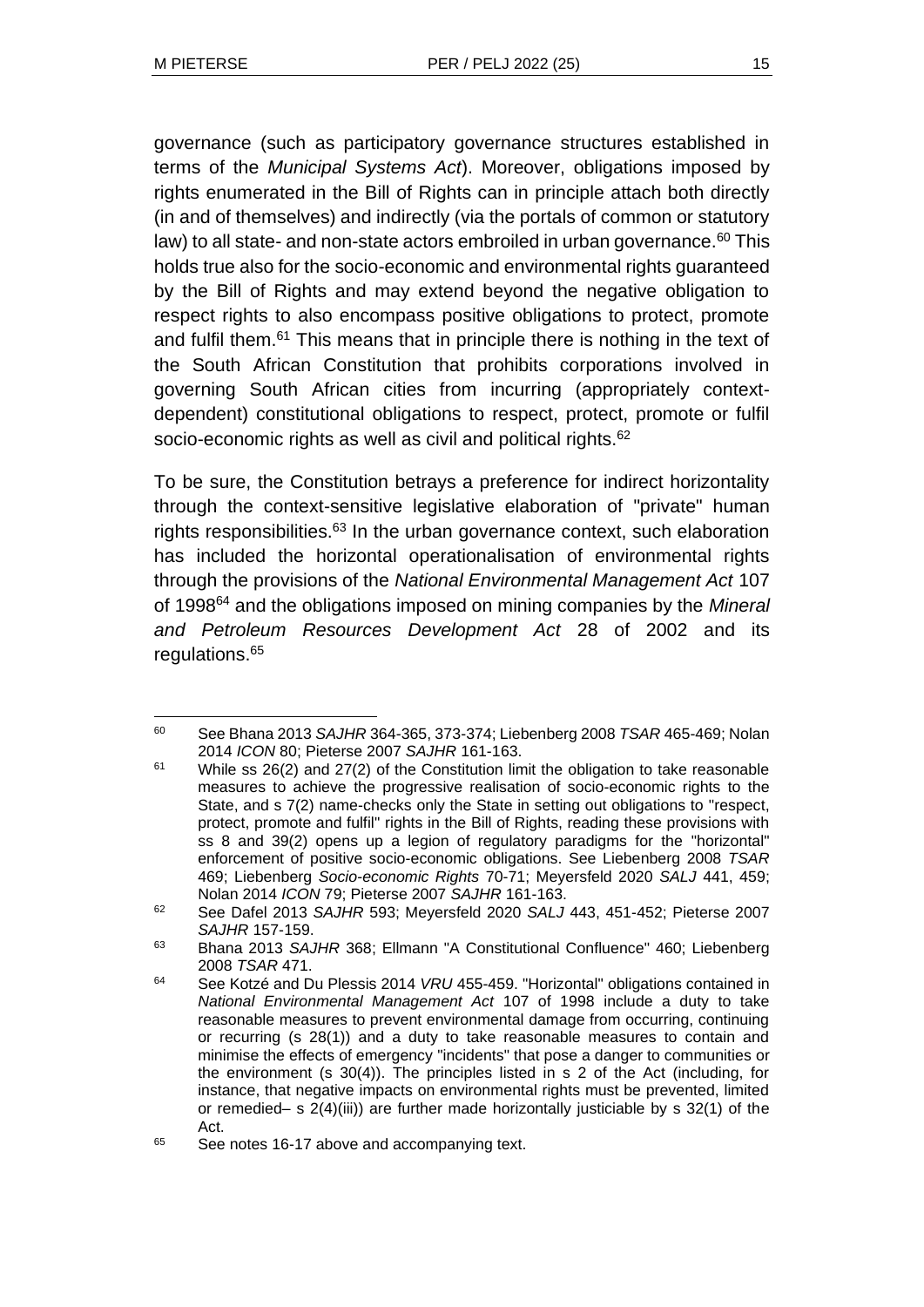Beyond such statutorily crystallised obligations, it is clear from the text of sections 8 and 39(2) of the Constitution that the extent of non-State actors' human rights liability is strongly actor-specific and context-dependent, especially when it comes to positive obligations derived from socioeconomic rights.<sup>66</sup> The literature posits various factors that should be taken into account when determining whether and to what extent a non-State actor ought to be bound by rights-standards in particular contexts. These include the nature of the non-state actor and its business; the nature and extent of the power and influence wielded and resources commanded and controlled by the non-State actor; the extent of the non-State actor's capacity to violate and/or realise the right; the extent to which and the circumstances under which the non-State actor fulfils or supplements roles or functions conventionally associated with the state; the nature and duration of the relationship between the non-state actor and rights-bearers and the power imbalances and patterns of dependency inherent to such a relationship; the degree to which the enjoyment of rights or access to the objects of rights hinges on the conduct of the non-state actor; the extent of the non-State actor's contractual undertakings or statutory or common-law obligations towards both co-implicated state-actors and rights-bearers; and so forth.<sup>67</sup>

South African courts' jurisprudence on the horizontal application of fundamental rights has been termed messy, inconsistent, vague and overly steeped in the private-public dichotomy.<sup>68</sup> Courts have readily acknowledged and affirmed the in principle horizontal applicability of rights in the Bill of Rights and have echoed the constitutional preference for indirect over direct horizontality, while emphasising that this does not preclude the context-dependent elaboration of direct horizontal obligations.<sup>69</sup> But they have not articulated particular horizontal obligations of non-State actors with much clarity, especially when it comes to socioeconomic rights. Here, they have generally been hesitant to extend non-State actors' responsibilities beyond the negative obligation to respect the rights, even as they affirmed that doing so would sometimes be appropriate,

<sup>66</sup> Meyersfeld 2020 *SALJ* 442-443, 451-452; Nolan 2014 *ICON* 78-79; Pieterse 2007 *SAJHR* 161.

<sup>67</sup> See Bilchitz 2008 *SALJ* 777-779; Ellmann "A Constitutional Confluence" 461-467; Kotzé and Fuo 2016 *JENRL* 305-306; Liebenberg 2008 *TSAR* 467-469; Meyersfeld 2020 *SALJ* 445-446; Nolan 2014 *ICON* 89-90; Pieterse 2007 *SAJHR* 162.

<sup>68</sup> See Bilchitz 2008 *SALJ* 774, 778; Liebenberg 2008 *TSAR* 475-477; Lowenthal 2020 *SAJHR* 268-272; Nolan 2014 *ICON* 81, 88.

<sup>69</sup> See *AB v Pridwin Preparatory School* 2020 5 SA 327 (CC) paras 96, 105-107, 122, 126; *Daniels v Scribante* 2017 4 SA 341 (CC) paras 39-40, 48; *Khumalo v Holomisa* 2002 5 SA 401 (CC) paras 31-32.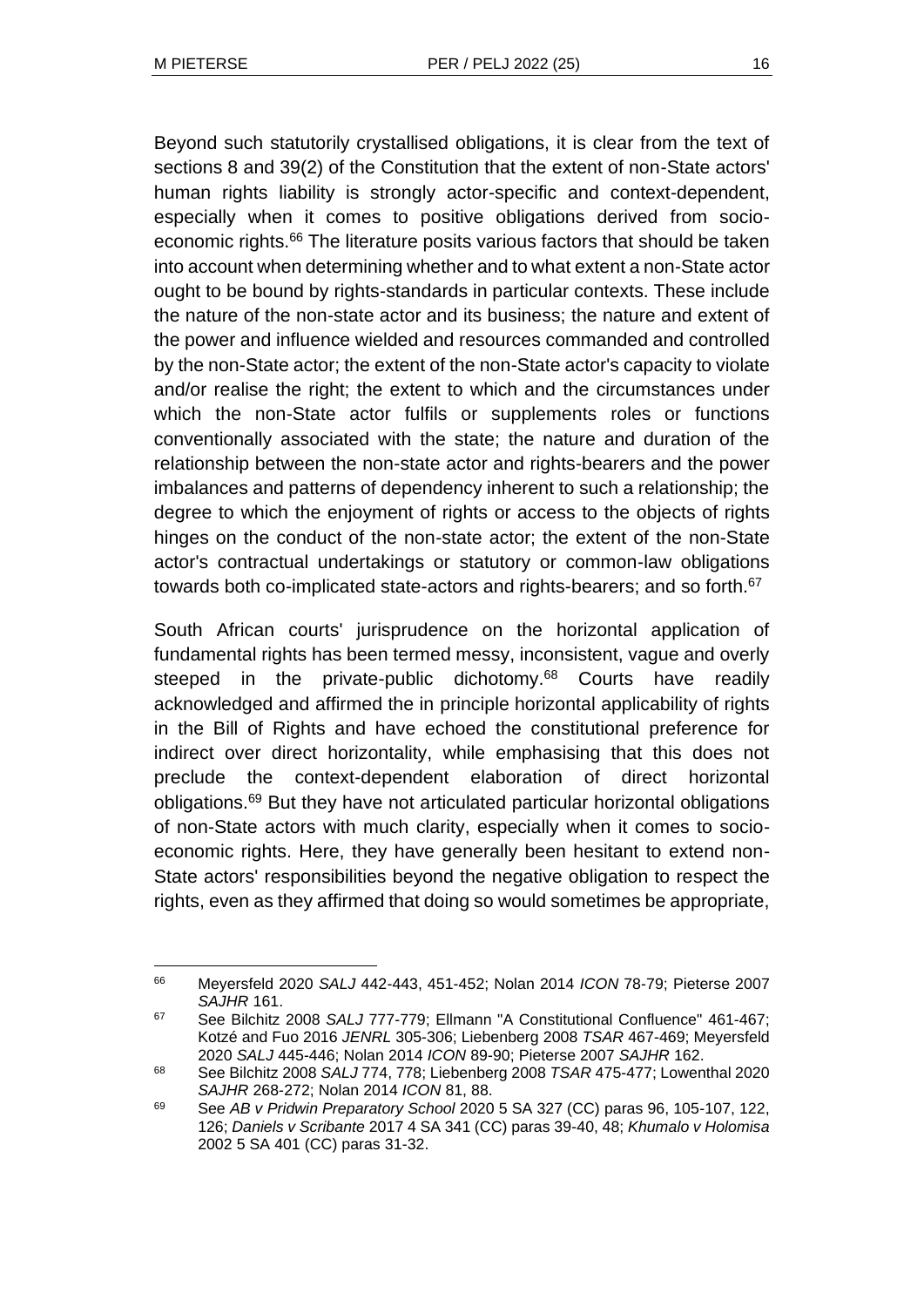with reference to factors similar to those expounded in the literature.<sup>70</sup> However, this is not to say that non-State actors have typically escaped constitutional accountability for the adverse human rights impact of their actions.

On the one hand, courts have rightly emphasised that it would be unfair to expect of private entities to bear the same socio-economic rights obligations as the state<sup>71</sup> and have affirmed that the state cannot simply escape its obligations by deflecting these onto the private sector, whether through contractual outsourcing or by way of organs of states' incompetence or neglect of their public responsibilities.<sup>72</sup> Courts have accordingly insisted on maintaining the primary nexus between socio-economic rights and the state, even when contemplating alleged infringement of the rights by non-state actors. This has practically manifested, for instance, in the joinder of local authorities to cases where eviction applications by private property-owners threaten the right to housing and risk rendering residents homeless,  $73$  in a finding that local authorities remain primarily responsible for satisfying the emergency housing needs of persons evicted from their homes at the behest of private land-owners, $74$  in refusals to absolve local authorities from liability in cases where socio-economic rights have been infringed by the conduct of contracted "private" service providers,<sup>75</sup> and in the award of compensatory relief to parties who suffered losses as a result of neglect on the part of local authorities to enforce and protect socio-economic rights.<sup>76</sup>

On the other hand, where the outsourcing of public functions to non-state actors has had the effect of placing these actors in a position akin to that of the state, to the extent that the continued enjoyment of socio-economic rights hinged on the non-state actors' fulfilment of the functions, courts have

<sup>70</sup> See *AB v Pridwin Preparatory School* 2020 5 SA 327 (CC) paras 123-125, 146-153, 168, 178; *Daniels v Scribante* 2017 4 SA 341 (CC) paras 39-40; 42-44; 47-48; *Governing Body of the Juma Musjid Primary School v Essay* 2011 8 BCLR 761 (CC) paras 57-62.

<sup>71</sup> See *Daniels v Scribante* 2017 4 SA 341 (CC) para 40; *President of the Republic of South Africa v Modderklip Boerdery* 2005 5 SA 3 (CC) paras 15, 45.

<sup>72</sup> See *Allpay Consolidated Investment Holdings v Chief Executive Officer of the South African Social Security Agency* 2014 4 SA 179 (CC) paras 58-60; *Black Sash Trust v Minister of Social Development* 2017 3 SA 335 (CC) para 48; *City of Cape Town v Khaya Properties* 2016 5 SA 579 (SCA) paras 33-35; *President of the Republic of South Africa v Modderklip Boerdery* 2005 5 SA 3 (CC) para 42.

<sup>73</sup> As in *Lingwood v Unlawful Occupiers of R/E of Erf 9 Highlands* 2008 3 BCLR 325 (W) and subsequent cases discussed by Muller and Liebenberg 2013 *SAJHR*.

<sup>74</sup> *City of Johannesburg v Blue Moonlight Properties* 2012 2 SA 104 (CC).

<sup>75</sup> As in *City of Cape Town v Khaya Properties* 2016 5 SA 579 (SCA) paras 24-35.

<sup>76</sup> As in *President of the Republic of South Africa v Modderklip Boerdery* 2005 5 SA 3 (CC).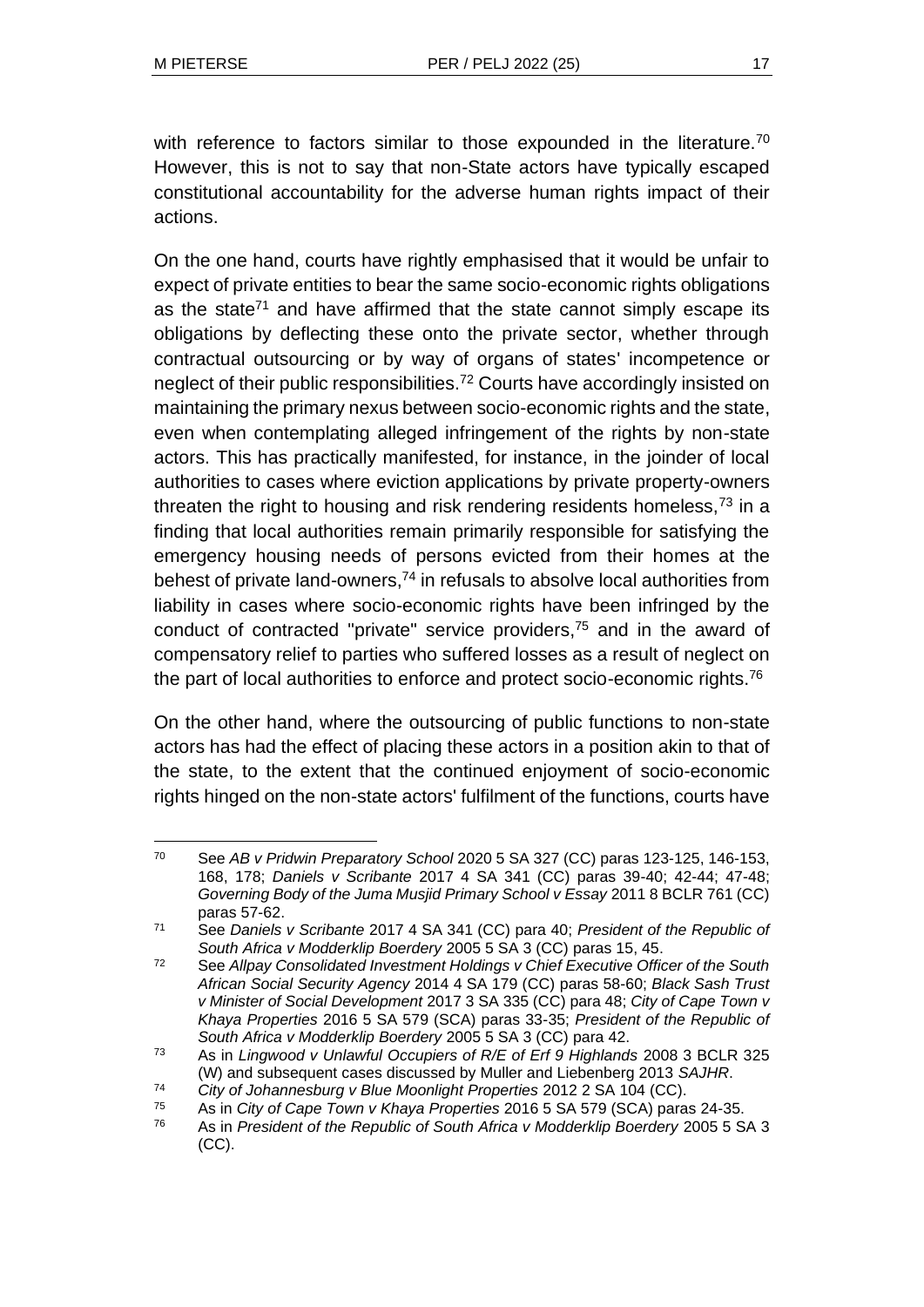been willing to extend socio-economic obligations to the non-state actors even significantly beyond the terms of their initial contractual undertakings.

The Constitutional Court's judgments in the related cases of *Allpay Consolidated Investment Holdings* and *Black Sash Trust*, which required of a company contracted to administer the payment of social security benefits to ensure that workable payment mechanisms remained in place even after the expiry (and notwithstanding the initial voidability) of the contract, are the most far-reaching examples of this. In *Allpay* the Court reasoned that the company acquired constitutional obligations alongside the relevant state department because "it plays a unique and central role as the gatekeeper of the right to social security and effectively controls beneficiaries' access to social assistance" and because the contract unequivocally pertained to the fulfilment of a constitutional function.<sup>77</sup> As a result, when it came to the fulfilment of its responsibilities in terms of this contract the company "became accountable to the people of South Africa in relation to the public power it acquired and the public function it performs" and could not walk away from the contract without ensuring that access to social security remained undisturbed.<sup>78</sup>

In *Black Sash Trust* the Court extended these obligations beyond the expiry of the contract, since this was necessary to avoid a "national crisis" of social security benefits going unpaid until such time as a workable new payment system could be established.<sup>79</sup> The Court depicted the company's lingering constitutional obligation as being sourced in its continued *de facto* positioning as the gatekeeper of the right, stating that

once it is accepted that the constitutional obligations … are not sourced in any contract still in practical existence, but in their mutual constitutional obligation to ensure that the right to social assistance of the many people that have been dependent on past payment through [the company] are not rendered nugatory, the logic of private consensual agreement as the only way to determine the content of their respective reciprocal obligations … falls away.<sup>80</sup>

There have, however, been limits to courts' willingness to similarly transform the contractual obligations of non-State actors who simply enter into contracts that have the effect of advancing the fulfilment of public obligations

<sup>77</sup> *Allpay Consolidated Investment Holdings v Chief Executive Officer of the South African Social Security Agency* 2014 4 SA 179 (CC) paras 52-56 (quote from para 55).

<sup>78</sup> *Allpay Consolidated Investment Holdings v Chief Executive Officer of the South African Social Security Agency* 2014 4 SA 179 (CC) para 59. Also see paras 66-67.

<sup>79</sup> *Black Sash Trust v Minister of Social Development* 2017 3 SA 335 (CC) para 51. See also paras 8, 15, 42, 62.

<sup>80</sup> *Black Sash Trust v Minister of Social Development* 2017 3 SA 335 (CC) para 48.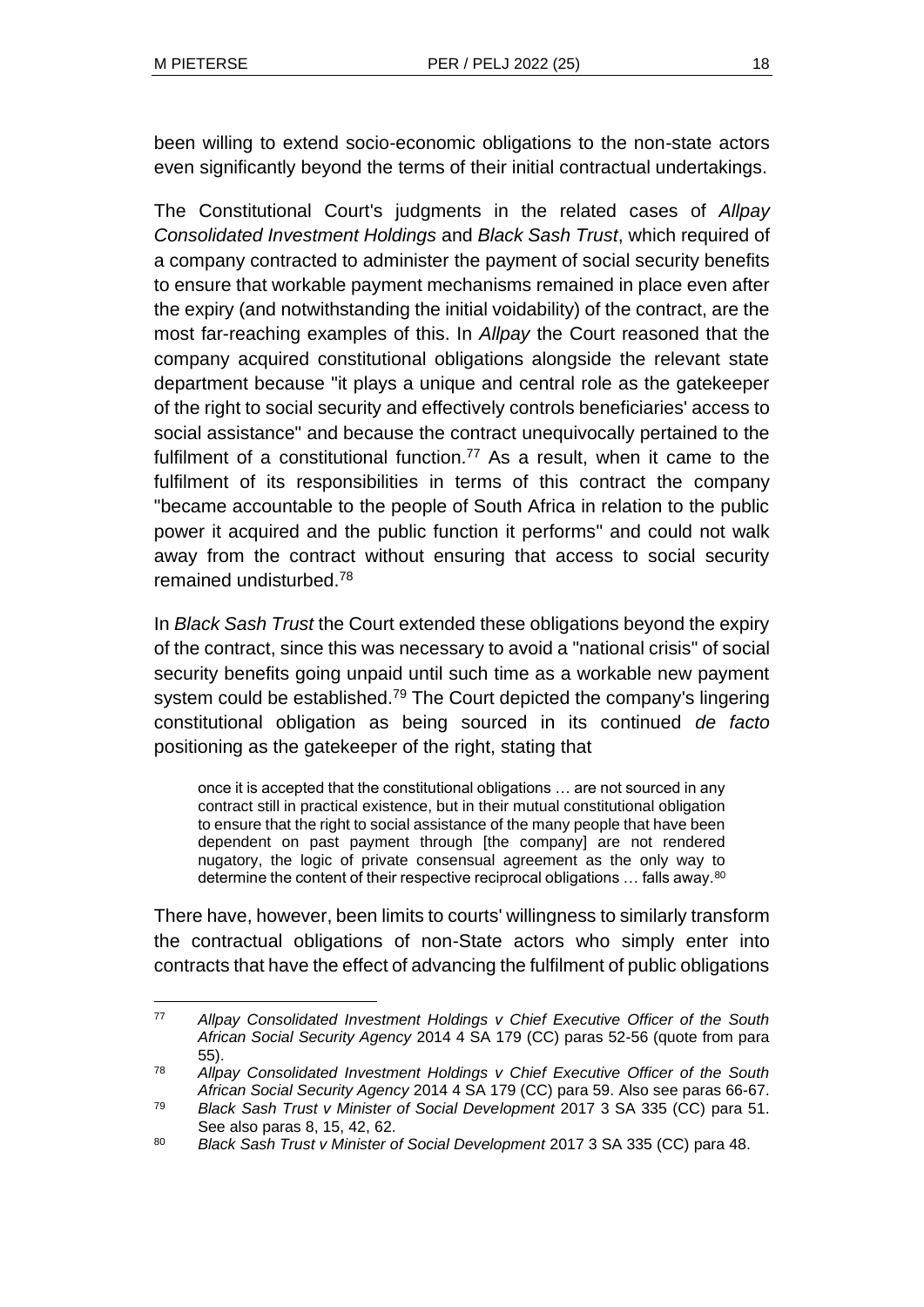by the state. For instance, in *Khaya Properties* the SCA declined to hold a construction company which had delivered substandard low-cost housing under a contract with the City of Cape Town constitutionally responsible for providing inadequate housing because the Court felt that, unlike in *Allpay*, the contractor was not positioned as the gatekeeper to access to housing in the city. Instead, the Court regarded it as being bound only by the terms of its individual contract to deliver a limited set of houses to certain specifications, whereas the City retained constitutional responsibility to oversee the adequacy of the houses constructed by its contractors.<sup>81</sup>

While the *Khaya Properties* judgment has rightly been criticised for its restrictive understanding of public responsibility, $82$  its employ of the "gatekeeper" assessment derived from *Allpay* is informative, not least because the notion of being positioned as "gatekeeper" to access to socioeconomic rights also appears to have functioned as the determinant of the nature and extent of "direct" horizontal human rights obligations in cases where non-State actors were not closely contractually embroiled with the State.

In *Governing Body of the Juma Musjid Primary School* the Constitutional Court found that a private trust which had allowed its property to be used as the site for a school incurred a negative obligation to not exercise its property rights in a manner that impaired access to education, ostensibly since it had been positioned as a gatekeeper to such access, at least in the short term.<sup>83</sup> The trust could therefore evict the school from its property only once learners secured alternative access to education. More recently, in holding that a private school incurred a negative obligation to not unreasonably impair access to education of enrolled learners but not a broader positive obligation to provide education to all learners who require it, the Constitutional Court in *AB v Pridwin Preparatory School* distinguished *Allpay* (where positive obligations towards the broader population did arise) on the basis that the contract in *Allpay* positioned the company as the sole gatekeeper to access to social security, whereas alternative avenues to education remained open in the case of the private school.<sup>84</sup> While perhaps overly invested in upholding an unstable dichotomy between positive and negative obligations, *AB v Pridwin* has been welcomed for affirming the existence of (both negative and positive) horizontal socio-economic

<sup>81</sup> *City of Cape Town v Khaya Properties* 2016 5 SA 579 (SCA) paras 22-35.

<sup>82</sup> See Kotzé and Fuo 2016 *JENRL* 306-307.

<sup>83</sup> *Governing Body of the Juma Musjid Primary School v Essay* 2011 8 BCLR 761 (CC) paras 57-62; 70. See Meyersfeld 2020 *SALJ* 466; Nolan 2014 *ICON* 83-85.

<sup>84</sup> *AB v Pridwin Preparatory School* 2020 5 SA 327 (CC) paras 146-147, 168, 178-179.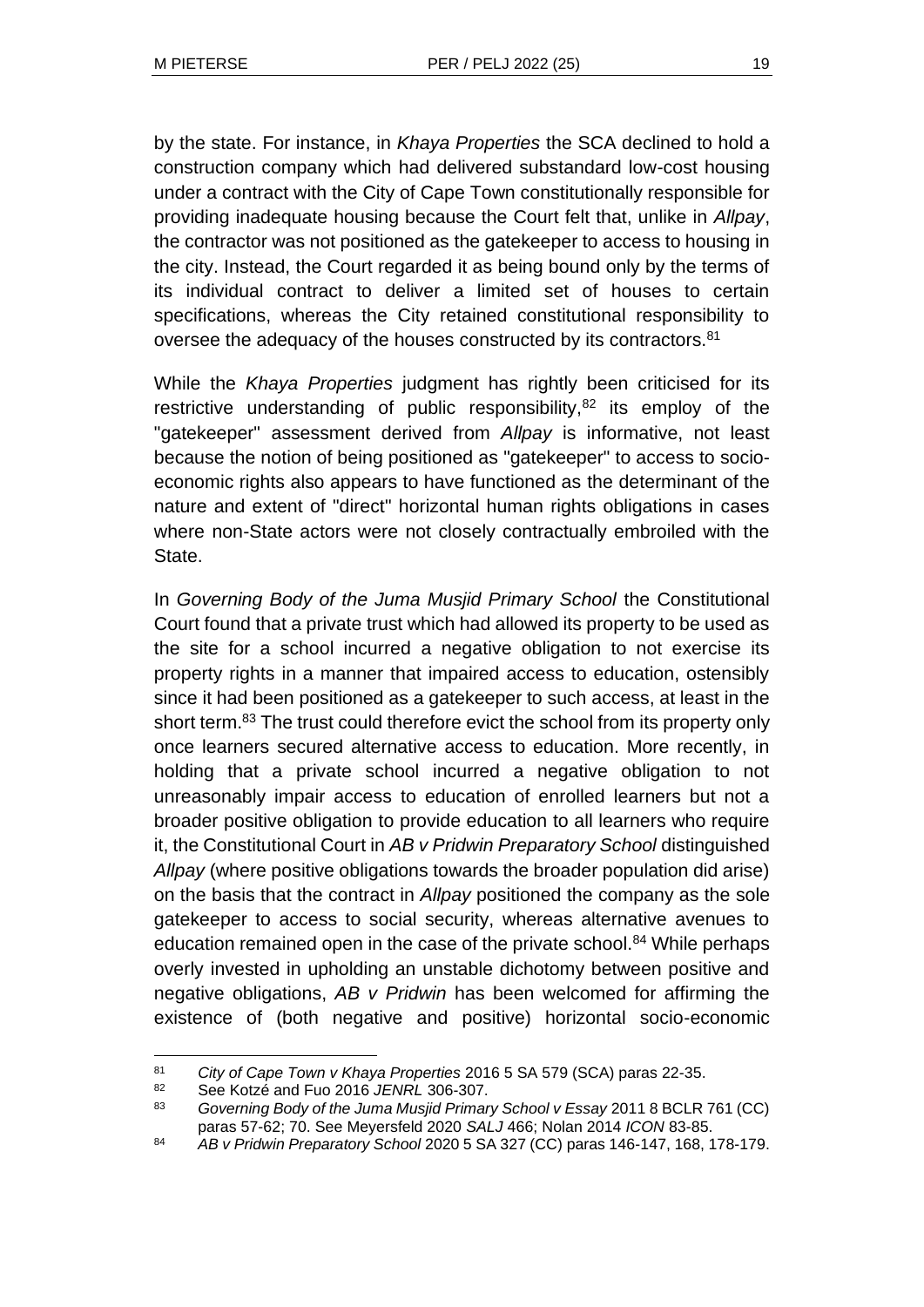obligations, and for indicating that these can inhere in a "gatekeeper" scenario independently of the particular contractual terms that might initially have structured the relationship.<sup>85</sup>

This affirmation that the application of socio-economic rights cannot simply be ringfenced by contractual terms and cannot be precluded by mere virtue of the fact that all of the parties to a contract are "private" is in line with the Constitutional Court's finding in *Blue Moonlight Properties* that there is no qualitative difference between right-to-housing-related obligations arising from evictions conducted at the behest of a municipality on the one hand and those conducted at the insistence of private land-owners on the other.<sup>86</sup> It also resonates with the finding of the Cape High Court in *Victoria & Alfred Waterfront* that rights to livelihood and public presence derived from the constitutional rights to life and dignity apply equally in conventional public urban space and in urban precincts that are privately owned and managed.<sup>87</sup>

Read together, these judgments suggest that, while the obligations imposed by socio-economic rights usually attach more closely to the State, the fact of their application transcends the public-private dichotomy. This means that rights can apply to urban governance scenarios in appropriate contexts notwithstanding the nature of the actors involved, the nature of the space or processes that are governed, or the terms (or perhaps even the existence) of instruments that formally structure the governance arrangements. This appears to be because the overlap between socio-economic rights and the developmental obligations of local government serves to inject matters involving the realisation of socio-economic rights through local governance with public-law characteristics, notwithstanding the nature of the entities involved.

In a separate concurring judgment in *Residents of Joe Slovo Community*, Sachs J found that the rights and obligations embroiled in a dispute concerning the eviction and displacement of informal settlement residents in the course of an urban redevelopment project implemented through a public-private partnership were sourced not in the legal instruments or common-law background rules that structured their operation but simultaneously in the developmental obligations of local government and

<sup>85</sup> *AB v Pridwin Preparatory School* 2020 5 SA 327 (CC) paras 122-125. See Lowenthal 2020 *SAJHR* 263, 265, 269, 273.

<sup>86</sup> *City of Johannesburg v Blue Moonlight Properties* 2012 2 SA 104 (CC) paras 86-95.

<sup>87</sup> *Victoria & Alfred Waterfront v Police Commissioner, Western Cape* 2004 4 SA 444 (CPD) 448I-J, 450B-D, 451E-G, 452B-G.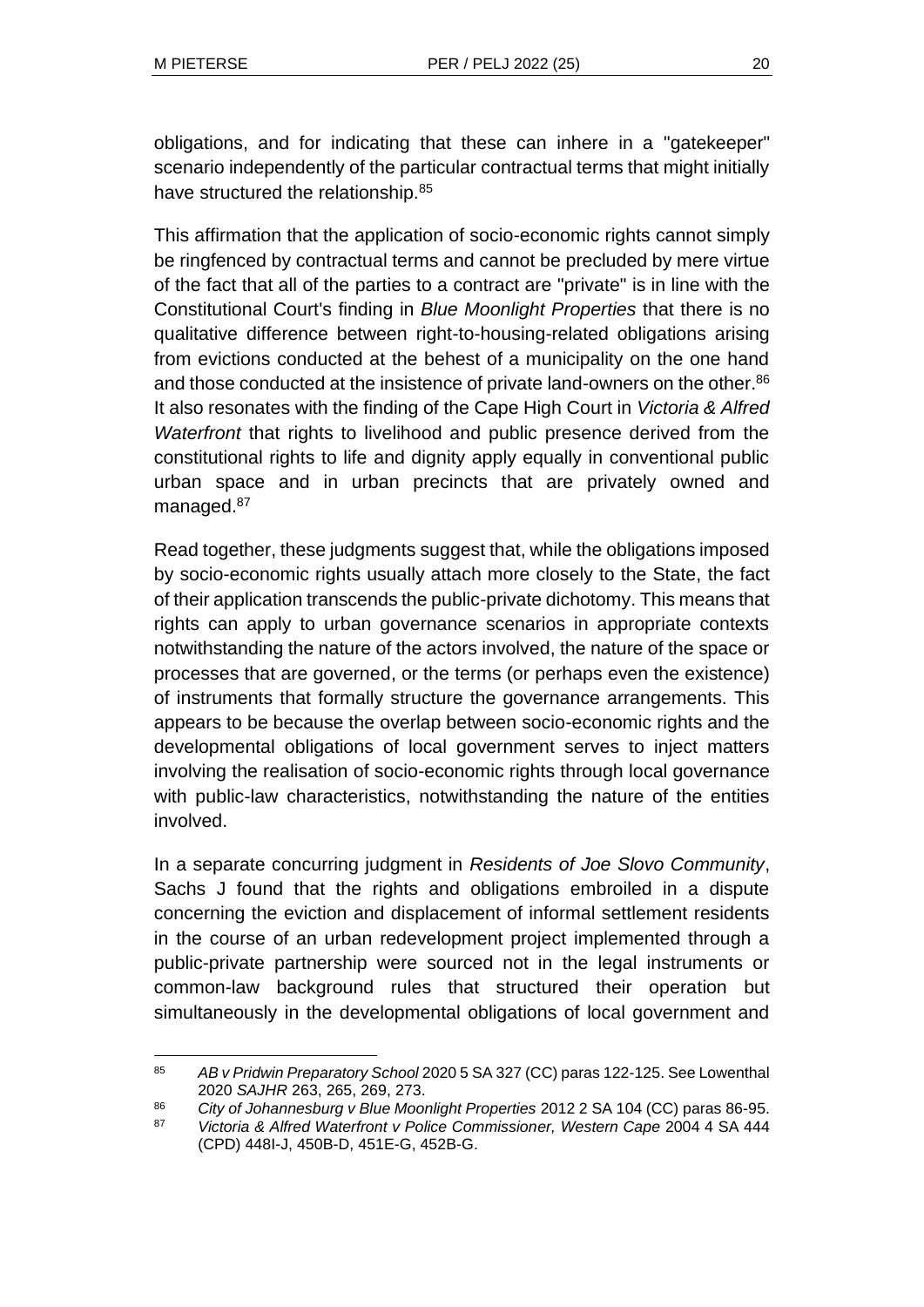the socio-economic rights articulated by the Constitution. This was taken further by a unanimous Constitutional Court in *Joseph v City of Johannesburg*, which found that the City's obligations in relation to electricity provision extended beyond the terms of contracts with consumers to also require procedural fairness towards residents who did not themselves have a contractual relationship with the City. The *Joseph* court stated:

this case is similarly about the 'special cluster of relationships' that exist between a municipality and citizens, which is fundamentally cemented by the public responsibilities that a municipality bears in terms of the Constitution and legislation in respect of the persons living in its jurisdiction. At this level, administrative law principles operate to govern these relations beyond the law of contract.<sup>88</sup>

Both *Residents of Joe Slovo Community* and *Joseph* focussed on the obligations of local government, but it seems from the passages quoted above that the "special cluster of relationships" sourced in the intersection between socio-economic rights and the developmental obligations of local government, which structures "clusters of reciprocal rights and duties and possess an ongoing, organic and dynamic character that evolves over time", <sup>89</sup> encompasses a far broader range of actors.<sup>90</sup> In *Cape Gate v Eskom Holdings* and in *Eskom Holdings v Resilient Properties* the Gauteng High Court and SCA respectively indicated that Eskom as an organ of state formed part of this "special cluster of relationships" and as such incurred public-law obligations towards residents of towns to which it supplied electricity, which meant that it could not simply discontinue electricity supply to municipalities which defaulted on their contractual payment obligations.<sup>91</sup> While these judgments both reined in corporatist action by a state-owned enterprise and do not themselves address the obligations of non-state actors, their broad conceptualisation of the "special cluster of relationships" together with their refusal to allow private (contractual) governance instruments to oust the application of public-law principles is instructive.

It then appears from the "horizontal application" cases discussed above that non-state actors whose *de facto* urban governance actions position them as "gatekeepers" to access to socio-economic rights are similarly embroiled in

<sup>88</sup> *Joseph v City of Johannesburg* 2010 4 SA 55 (CC) para 24. Also see paras 17-18, 23, 31-38, 45-46.

<sup>89</sup> *Residents of Joe Slovo Community, Western Cape v Thubelisha Homes* 2010 3 SA 454 (CC) para 343.

<sup>90</sup> On the content and reach of the "special cluster of relationships" see Bilchitz 2010 *CCR*; Muller and Liebenberg 2013 *SAJHR* 562-564.

<sup>91</sup> See *Cape Gate v Eskom Holdings* 2019 4 SA 14 (GJ) paras 130-140, 149-50; *Eskom Holdings v Resilient Properties* 2021 3 SA 47 (SCA) paras 11-18, 28, 58-60, 78.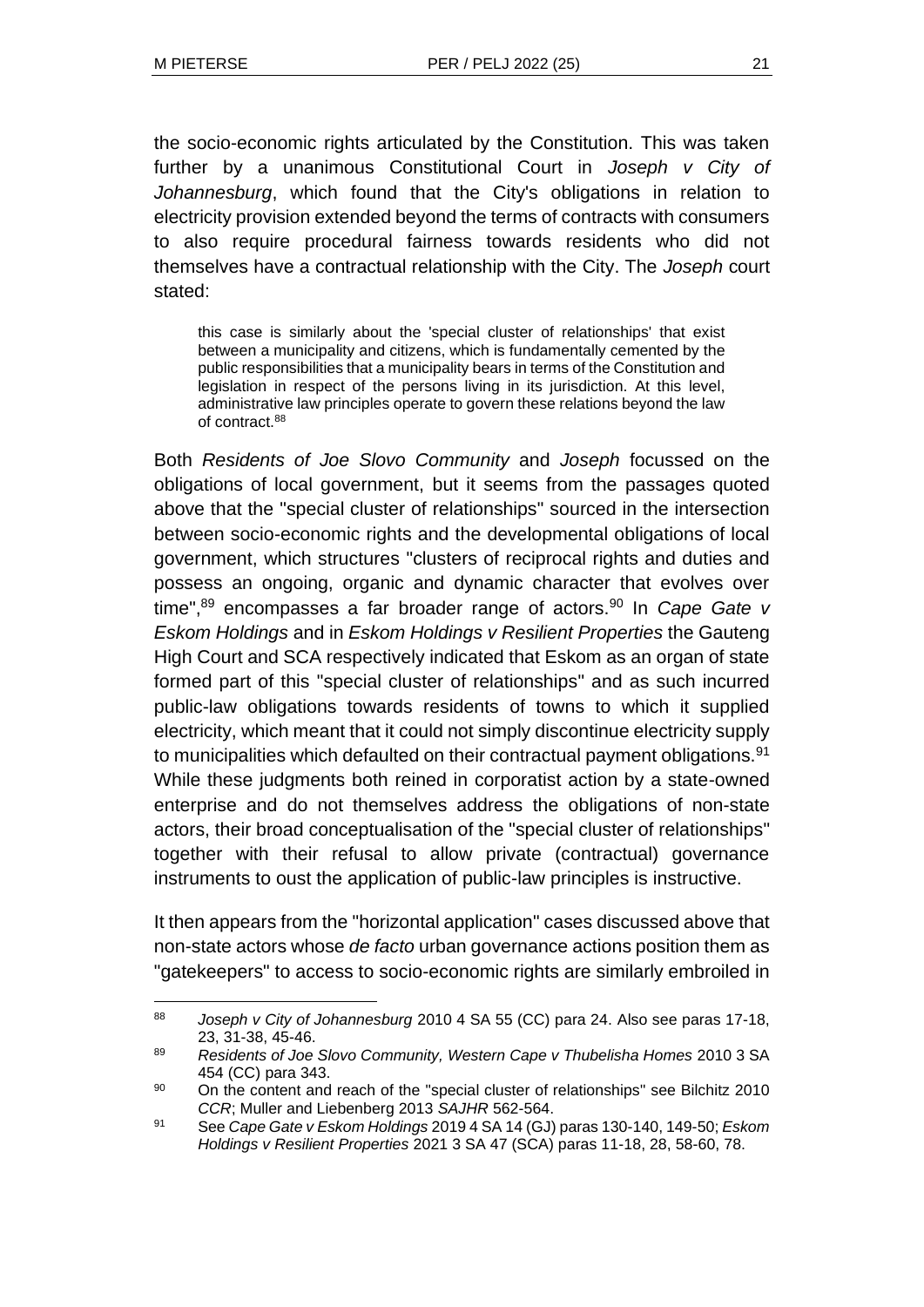the "special cluster of relationships" and must similarly conduct themselves in ways that respect, protect and advance such access. However, apportioning responsibility for the infringement of a right or imposing obligations for respecting, protecting or fulfilling it between state and nonstate actors is clearly a highly context-specific, case-by-case exercise. The outcomes of this exercise will depend on the ways in which, the extent to which and the duration for which legislation, contractual arrangements or the *de facto* relationships between parties have positioned different state and non-state actors in relation to beneficiaries' access to and enjoyment of rights.<sup>92</sup>

While a more complete picture will inevitably emerge over time, a joint reading of the current state of "horizontal application" caselaw, caselaw giving effect to environmental, mining and housing legislation, and socioeconomic rights caselaw reveals at least the following list of horizontal human rights obligations that may in appropriate circumstances apply to corporate non-state-actors in the urban governance context:

- Non-state actors' obligation to respect rights means not only that they must refrain from intentionally harming rights but also that they cannot walk away or be insulated from responsibility for infringements of rights that either result directly from or as causally linked externalities of their conduct. As in the cases of mines held responsible for the environmental damage or negative health consequences caused by their operations, this may involve a positive obligation to ameliorate, offset or compensate for harm caused, which can subsist beyond the life of a business.<sup>93</sup>
- Non-state actors may sometimes be expected to temporarily refrain from exercising their rights (flowing, for example, from land ownership or from the terms of a contract) until such time as any adverse rights impact of such an exercise can be ameliorated or avoided. As in cases where landowners must tolerate occupation of their properties until occupiers can be provided with alternative accommodation, this "duty of patience" may sometimes involve incurring and absorbing monetary

<sup>92</sup> Also see Meyersfeld 2020 *SALJ* 445-446.

<sup>93</sup> See *Minister of Water Affairs and Forestry v Stilfontein Gold Mining Company* 2006 5 SA 333 (W) paras 16-17 (former mine directors remain responsible for fulfilling obligations under environmental legislation and s 24 of the Constitution) as well as the settled class action between mining companies and former workers who developed silicosis in the course of their employment. For discussion, see Field *State Governance of Mining* 308-312; Kotzé and Du Plessis 2014 *VRU* 467-475; Kotzé and Fuo 2016 *JENRL* 305.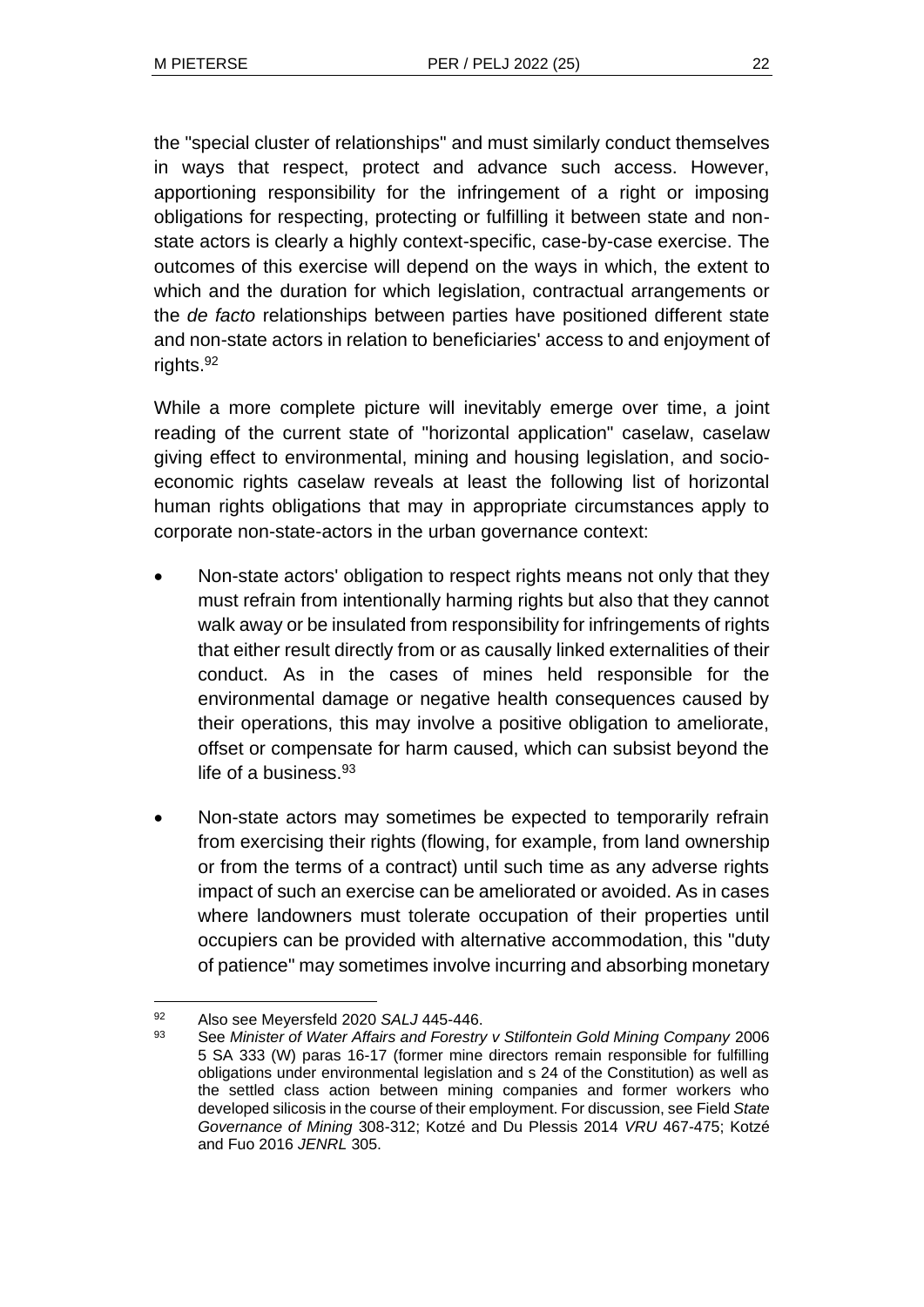losses.<sup>94</sup>

- Non-state actors must conduct "human rights impact assessments" of proposed commercial or industrial activity, in the course of which they must meaningfully consult affected community-members and civil society organisations.<sup>95</sup> In addition, non-state actors positioned as gatekeepers to access to rights may be required to continuously engage with the beneficiaries of rights over the terms and circumstances of their access to rights, and to display *bona fides* in the course of such engagement.<sup>96</sup>
- Non-state actors must conduct their "public business" in ways that strengthen the state's ability to respect, protect, promote and fulfil rights. This means at least that their actions may not undermine state attempts at rights-based governance and may entail having to support the state through their actions.<sup>97</sup>
- Where non-state actors themselves provide essential urban services or access to other socio-economic rights, or where they are involved in maintaining the systems through which these are provided, they may be required to continue doing this until such time as another actor

<sup>94</sup> See *City of Johannesburg v Blue Moonlight Properties* 2012 2 SA 104 (CC) paras 40, 100; *Daniels v Scribante* 2017 4 SA 341 (CC) para 53; *Maphango v Aengus Lifestyle Properties* 2012 5 BCLR 449 (CC) paras 32-34. For discussion, see Dafel 2013 *SAJHR* 612-613; Kruger 2014 *SALJ* 334-340, 345.

<sup>95</sup> As enforced in e.g. *Baleni v Minister of Mineral Resources* 2019 2 SA 453 (GP) (consent of indigenous community required as prerequisite for commencement of mining operations); *Director: Mineral Development Gauteng v Save the Vaal Environment* 1999 2 All SA 381 (A) (environmental NGO afforded input into decision over granting of mining licence). See Kotzé and Du Plessis 2014 *VRU* 465-467.

<sup>96</sup> See *Joseph v City of Johannesburg* 2010 4 SA 55 (CC) paras 41-42. In *Port Elizabeth Municipality v Various Occupiers* 2005 1 SA 217 (CC) paras 30, 37-43, the Constitutional Court emphasised the value of *bona fide* and solution-orientated negotiations between the state, landowners and would-be evictees. The public obligation to "meaningfully engage" occupiers as a prerequisite for the constitutional reasonableness of an eviction was elaborated in *Occupiers of 51 Olivia Road, Berea Township v City of Johannesburg* 2008 3 SA 208 (CC) paras 14-21. Its applicability to non-state actors was left open in *Occupiers of Saratoga Avenue v City of Johannesburg* 2012 9 BCLR 951 (CC) paras 17-18 but seemingly accepted in *Daniels v Scribante* 2017 4 SA 341 (CC) paras 61-64. See Dafel 2013 *SAJHR* 608- 611; Pieterse 2018 *VRU* 24-25, 29; Ray *Engaging with Social Rights* 313-317.

<sup>97</sup> See *Eskom Holdings v Resilient Properties* 2021 3 SA 47 (SCA) paras 23, 74-78, 88 (Eskom may not exercise its rights in a manner that would make it impossible for a municipality to fulfil its obligations towards its residents); *Mkontwana v Nelson Mandela Metropolitan Municipality* 2005 1 SA 530 (CC) para 38 (landowners must enable cities to fulfil their service-delivery functions by ensuring that occupiers fulfill their payment obligations). For discussion, see Bilchitz 2010 *CCR* 74; Dafel 2013 *SAJHR* 613.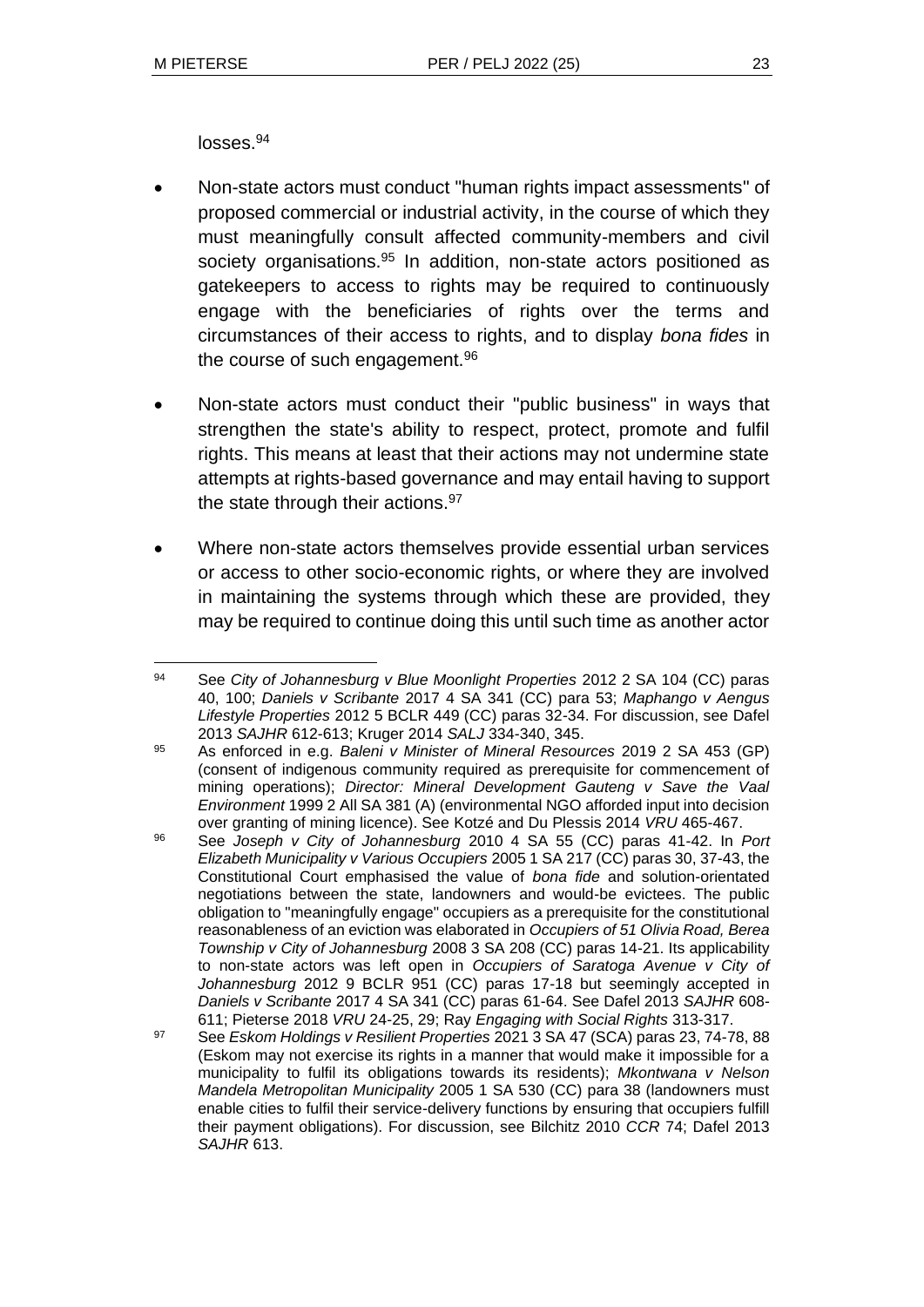can take over this responsibility. This obligation may extend beyond the terms of an initial contractual undertaking, although this is usually subject to compensation for extra-contractual costs incurred.<sup>98</sup>

The cumulative effect of the caselaw discussed in this section has been to restructure the public/private dichotomy when it comes to upholding human rights and to significantly alter the balances of private power in instances where rights are threatened or undermined.<sup>99</sup>

In the urban governance context, this has been visible especially when it comes to the exercise of private property rights, where jurisprudence vindicating the right of access to housing has had the effect of watering down property rights to the extent that urban residents now have significant power to resist eviction and assert their habitation interests against both state and non-state actors who seek to remake the urban fabric in ways that threaten or deprive enjoyment of housing rights.<sup>100</sup> While some commentators have lamented the comparatively meek seepage of human rights principles into contract and company law,  $101$  there are increasing indications, from the rights-based extension of contractual agreements beyond their initial terms to the statutory elaboration of environmental obligations and the statutory hardening and harnessing of corporate social responsibility undertakings, that the apportioning of responsibility for human rights in these fields is also gradually catching up with contemporary governance realities.

# **4 Conclusion**

The shift from "government" to "governance" has blurred lines between public and private power, space, decisions, activities, responsibilities and accountability on various scales, though perhaps especially in the local, urban governance context. Amidst these blurred lines, it is clear that corporate power is increasingly harnessed or asserted in the course of everyday urban governance. Whereas nothing argued here should be read to detract from the primary constitutional responsibilities of local state

<sup>98</sup> See *Allpay Consolidated Investment Holdings v Chief Executive Officer of the South African Social Security Agency* 2014 4 SA 179 (CC) para 66; *Black Sash Trust v Minister of Social Development* 2017 3 SA 335 (CC) para 50.

<sup>99</sup> Also see Kotzé and Du Plessis 2014 *VRU* 458.

<sup>100</sup> Liebenberg *Socio-economic Rights* 76-81. For a detailed exposition and analysis of this shift, see Wilson *Human Rights* 57-125.

<sup>101</sup> See Bilchitz 2008 *SALJ* 781-789; Liebenberg *Socio-economic Rights* 63-64, 81-86.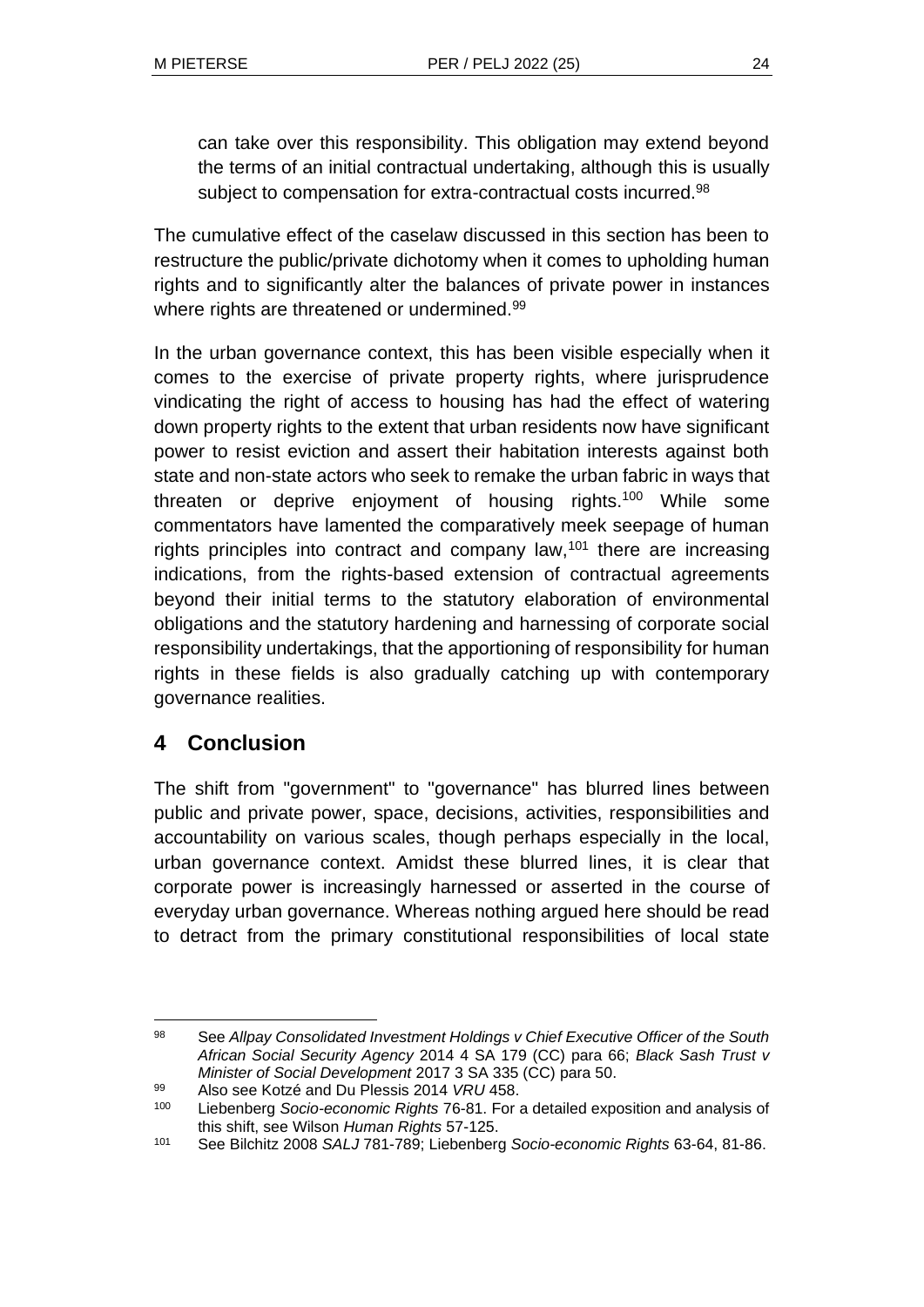institutions,<sup>102</sup> private-sector involvement in urban governance is a growing reality that requires both conceptual and institutional accommodation. Accordingly, this article has highlighted the need for local government and local communities to assert effective power over the urban governance activities of corporations, as well as the need to bolster the rights-based accountability of corporations for the effects of both their governance- and commercial activities on local communities.

The article has shown that the current state of South African intergovernmental relations jurisprudence recognises and safeguards a space of local government autonomy over certain essential features of urban form and functioning within which it is up to municipalities to co-opt and steer governance efforts by non-state actors towards the achievement of constitutionally articulated developmental objectives. In this space, the provisions of the *Municipal Systems Act* allow for the local tailoring of dynamic and responsive fora for dialogic and participatory governance in which corporations can be held accountable by local communities. While it may be necessary to enlarge and better safeguard the functional spaces over which municipalities exercise control, and while intergovernmental relations can be more supportive of local government's steering role in urban governance,<sup>103</sup> the most significant challenge seems to be the development of both the will and the capacity to effectively steer urban governance at local government level.<sup>104</sup>

There is an urgent need to operationalise the "all of society" approach to governance embodied in the *Municipal Systems Act*. To this end further research is required on possibilities for the establishment of workable, dialogic and pragmatic participatory fora and procedural platforms for constructive co-governance at local government level. Ideally such fora and platforms should articulate with and buttress IDP-formulation and implementation processes, so as to enable these to take their intended place as fusion points for corporate social responsibility and other local civic endeavours.<sup>105</sup> Research is further required on the ways in which private

<sup>&</sup>lt;sup>102</sup> In particular, this article has neither engaged with the extent to which local state failures increasingly necessitate corporate or community-based "intervention" in local government affairs, nor with the extent to which private actors ought to be assisted with or compensated for their efforts in this regard. But the institutional and accountability arguments advanced here apply also in those contexts.

<sup>103</sup> Also see Anciano and Piper *Democracy Disconnected* 226-228; Field *State Governance of Mining* 232-237; SACN *State of South African Cities* 208-210, 234- 236; 295.

<sup>104</sup> See Hamann 2004 *Natural Resources Forum* 288.

See Meyersfeld 2017 **BHRJ** 51-52.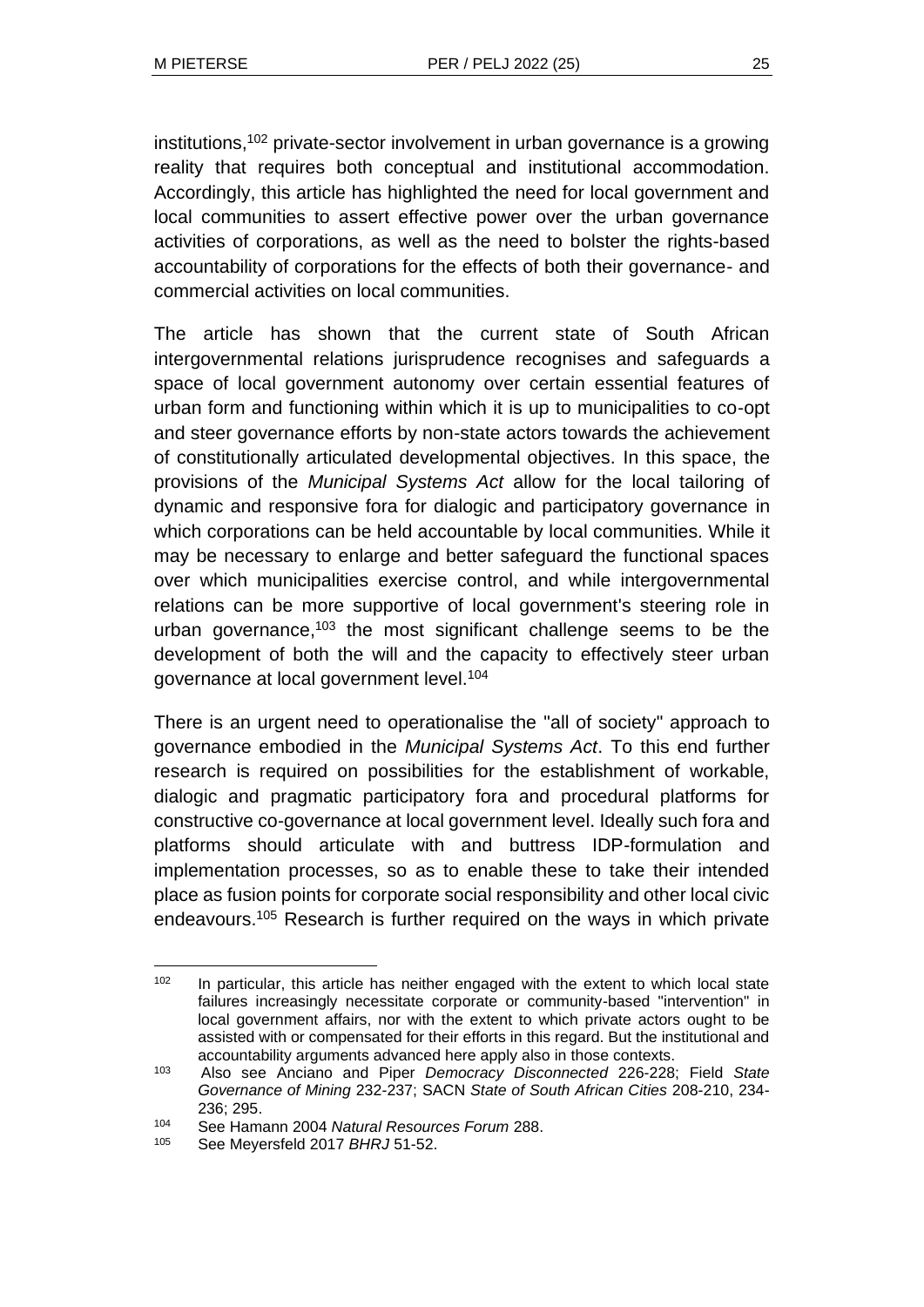governance instruments (such as contracts, tender documents and memoranda of understanding) can better capture and reflect the public-law dimensions of corporate co-governance, especially around shared responsibility, risk and accountability. Effective local governance platforms and the adequate capturing of negotiated rights and responsibilities in appropriately flexible governance instruments would not only bolster municipalities' power over corporate activity but would also go a long way towards repairing dysfunctional relationships between local government and its non-state "stakeholders". 106

But even if corporate urban governance were to continue on an *ad hoc* and informal basis, the article has shown that the constitutional jurisprudence around the horizontal application of fundamental rights has sufficiently evolved to hold businesses which are positioned as gatekeepers to the enjoyment of rights responsible for the rights impact of their actions, and to require of them to conduct their activities in a manner that maintains and advances access to rights.

Given the normative foundations of the South African constitutional order, corporations simply cannot focus their activities on generating profit without regard to the communities in and from which they operate.<sup>107</sup> By the same token, civically-minded corporations need to be met halfway by competent and responsive local governments who are willing and able to steer collective urban governance efforts towards the production of cities and towns in which both corporate and non-corporate residents can thrive.<sup>108</sup>

# **Bibliography**

# **Literature**

Anciano and Piper *Democracy Disconnected* Anciano F and Piper L *Democracy Disconnected: Participation and Governance in a City of the South* (Routledge London/New York 2019)

Andrew and Goldsmith 1998 *IPSR* Andrew C and Goldsmith M "From Local Government to Local Governance – and Beyond?" 1998 *IPSR* 101-117

<sup>106</sup> Houghton 2011 *Urban Forum* 91; Rogerson 2012 *Urban Forum* 118-120, 130-131; SACN *State of South African Cities* 208-212, 288-290.

<sup>107</sup> Bilchitz 2008 *SALJ* 779-781; Meyersfeld 2020 *SALJ* 449-450.

<sup>108</sup> See Rogerson 2010 *Urban Forum* 452-454; SACN *State of South African Cities* 285.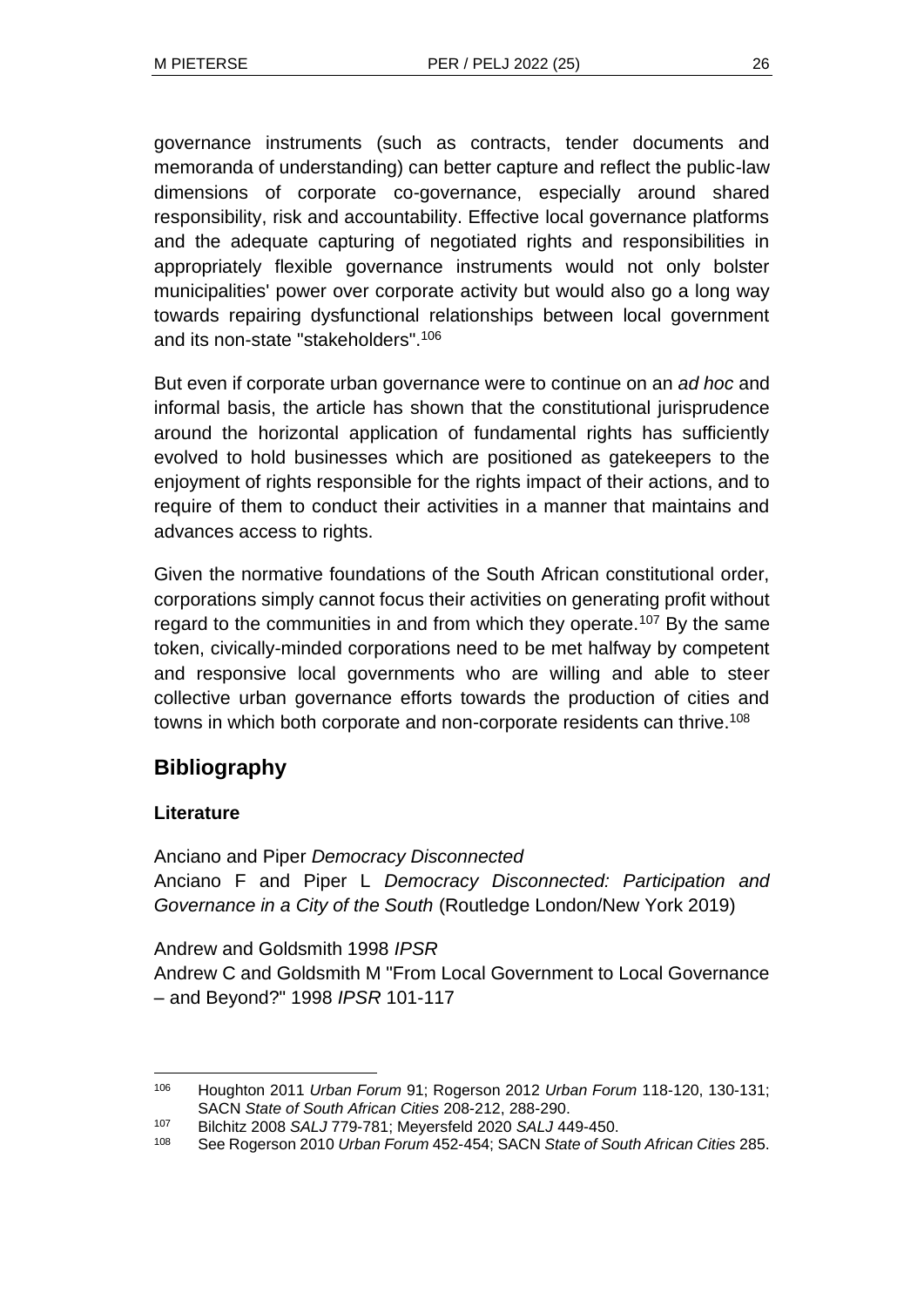#### Barichievy, Piper and Parker 2005 *Politeia*

Barichievy K, Piper L and Parker B "Assessing 'Participatory Governance' in Local Government: A Case-study of Two South African Cities" 2005 *Politeia* 370-393

# Bhana 2013 *SAJHR*

Bhana D "The Horizontal Application of the Bill of Rights: A Reconciliation of Sections 8 and 39 of the Constitution" 2013 *SAJHR* 351-375

# Bilchitz 2008 *SALJ*

Bilchitz D "Corporate Law and the Constitution: Towards Binding Human Rights Responsibilities for Corporations" 2008 *SALJ* 754-789

### Bilchitz 2010 *CCR*

Bilchitz D "Citizenship and Community: Exploring the Right to Receive Basic Municipal Services in *Joseph*" 2010 *CCR* 45-78

### Blanco 2015 *Cities*

Blanco I "Between Democratic Network Governance and Neoliberalism: A Regime-theoretical Analysis of Collaboration in Barcelona. 2015 *Cities* 123- 130

Campbell, Nel and Mphambukeli 2017 *Land Use Policy* Campbell M, Nel V and Mphambukeli T "A Thriving Coal Mining City in Crisis? The Governance and Spatial Planning Challenges at Witbank, South Africa" 2017 *Land Use Policy* 223-231

# Carstens *In the Company of Diamonds* Carstens P *In the Company of Diamonds: De Beers, Kleinzee and the Control of a Town* (Ohio University Press Athens 2001)

# Chirwa 2004 *LDD*

Chirwa D "Water Privatisation and Socio-economic Rights in South Africa" 2004 *LDD* 181-206

#### Chirwa 2006 *LDD*

Chirwa DM "The Horizontal Application of Constitutional Rights in a Comparative Perspective" 2006 *LDD* 21-48

#### Clapham *Human Rights Obligations*

Clapham A *Human Rights Obligations of Non-State Actors* (Oxford University Press Oxford 2006)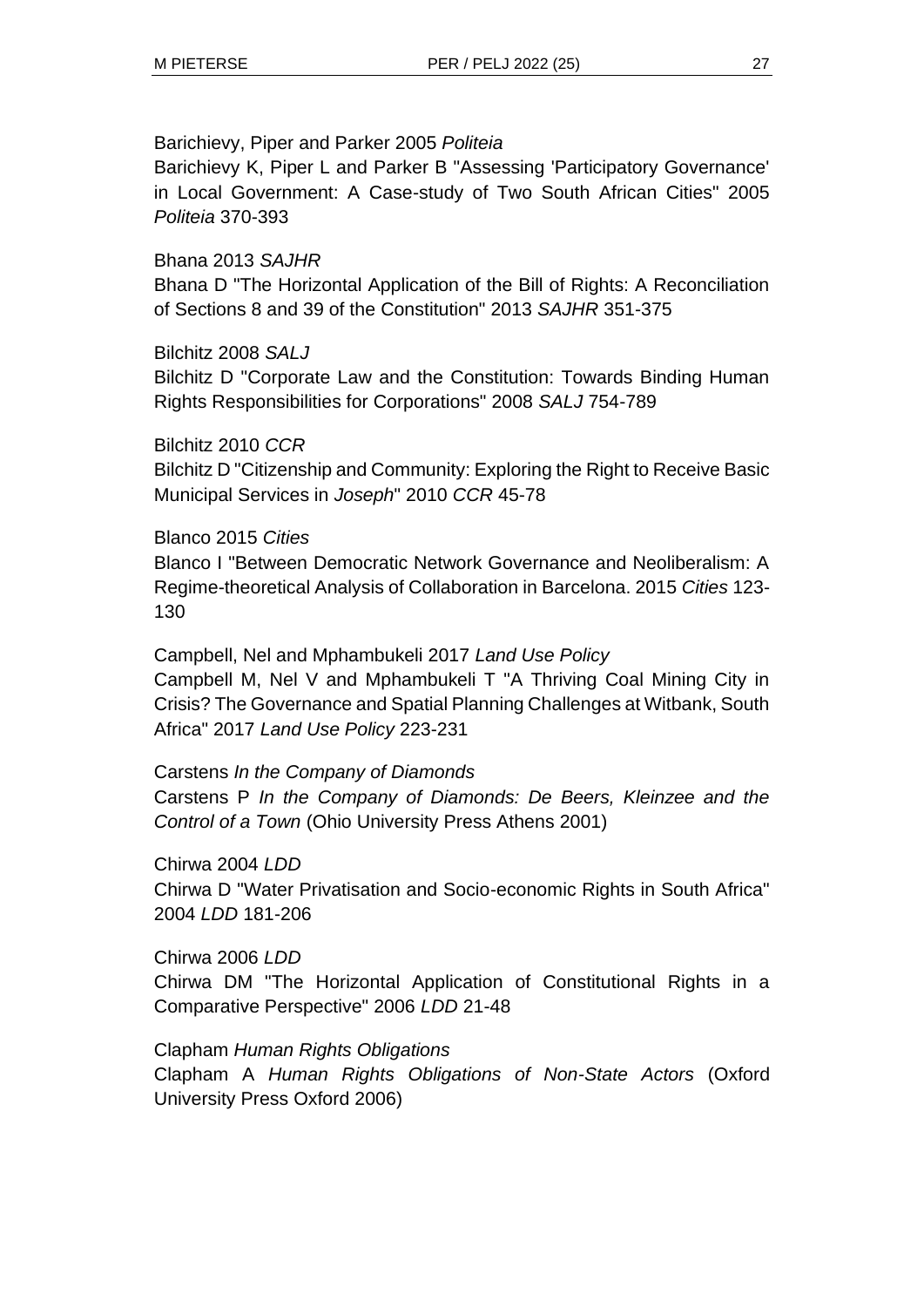# COGTA *Integrated Urban Development Framework*

Department of Cooperative Government and Traditional Affairs *Integrated Urban Development Framework: A New Deal for South African Cities and Towns* (COGTA Pretoria 2016)

# Curtis 2016 *Millenium*

Curtis S "Cities and Global Governance: State Failure or a New Global Order?" 2016 *Millennium: Journal of International Studies* 455-477

# Dafel 2013 *SAJHR*

Dafel M "The Negative Obligation of the Housing Right: An Analysis of the Duties to Respect and Protect" 2013 *SAJHR* 591-614

Deva and Bilchitz *Human Rights Obligations of Businesses* Deva S and Bilchitz D (eds) *Human Rights Obligations of Businesses: Beyond the Corporate Responsibility to Respect?* (Cambridge University Press Cambridge 2013)

# Du Plessis 2010 *Stell LR*

Du Plessis A "'Local Environmental Governance' and the Role of Local Government in Realising Section 24 of the South African Constitution" 2010 *Stell LR* 265-297

# Du Plessis 2017 *LDD*

Du Plessis A "The Readiness of South African Law and Policy for the Pursuit of Sustainable Development Goal 11" 2017 *LDD* 239-262

# Ellmann "A Constitutional Confluence"

Ellmann S "A Constitutional Confluence: American 'State Action' Law and the Application of South Africa's Socio-economic Rights Guarantees to Private Actors" in Andrews P and Ellmann S (eds) *The Post-Apartheid Constitutions: Perspectives on South Africa's Basic Law* (Wits University Press Johannesburg 2001) 444-480

Field *State Governance of Mining*

Field T *State Governance of Mining, Development and Sustainability* (Edward Elgar Cheltenham 2019)

# Frug and Barron 2006 *Urban Lawyer*

Frug GE and Barron DJ "International Local Government Law" 2006 *The Urban Lawyer* 1-62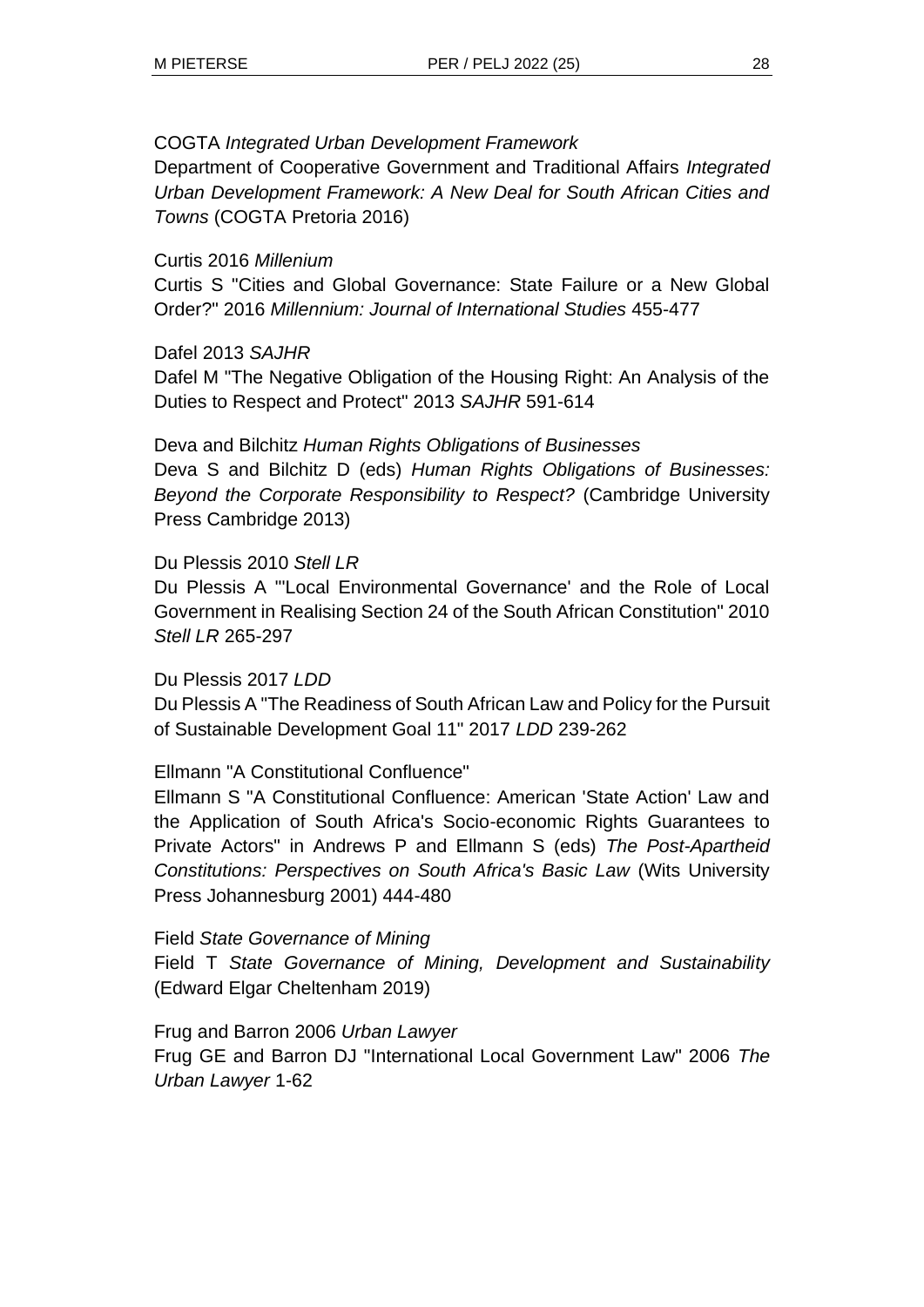#### Gardbaum 2003 *Mich L Rev*

Gardbaum S "The 'Horizontal Effect' of Constitutional Rights" 2003 *Mich L Rev* 387-459

# Hamann 2004 *Natural Resources Forum*

Hamann R "Corporate Social Responsibility, Partnerships, and Institutional Change: The Case of Mining Companies in South Africa" 2004 *Natural Resources Forum* 278-290

# Hessbruegge 2005 *Buff Hum Rts L Rev*

Hessbruegge JA "Human Rights Violations Arising from Conduct of Non-State Actors" 2005 *Buff Hum Rts L Rev* 21-88

# Houghton 2011 *Urban Forum*

Houghton J "Negotiating the Global and the Local: Evaluating Development through Public-Private Partnerships in Durban, South Africa" 2011 *Urban Forum* 75-93

# IoDSA *King IV Report*

Institute of Directors in Southern Africa *King IV Report on Corporate Governance for South Africa* (Institute of Directors in Southern Africa Sandton 2016)

# Kotzé and Du Plessis 2014 *VRU*

Kotzé LJ and Du Plessis A "A Gold Rush to Nowhere? The Rights-based Approach to Environmental Governance in South Africa's Mining Sector in Question" 2014 *VRU* 447-481

# Kotzé and Fuo 2016 *JENRL*

Kotzé L and Fuo O "Bridging the Public-Private Regulatory Divide: South African Mines and the Right of Access to Water" 2016 *JENRL* 285-312

# Kruger 2014 *SALJ*

Kruger M "Arbitrary Deprivation of Property: An Argument for the Payment of Compensation by the State in Certain Cases of Unlawful Occupation" 2014 *SALJ* 328-364

# Lemanski 2007 *Cities*

Lemanski C "Global Cities in the South: Deepening Social and Spatial Polarisation in Cape Town" 2007 *Cities* 448-461

Liebenberg 2008 *TSAR*

Liebenberg S "The Application of Socio-economic Rights to Private Law"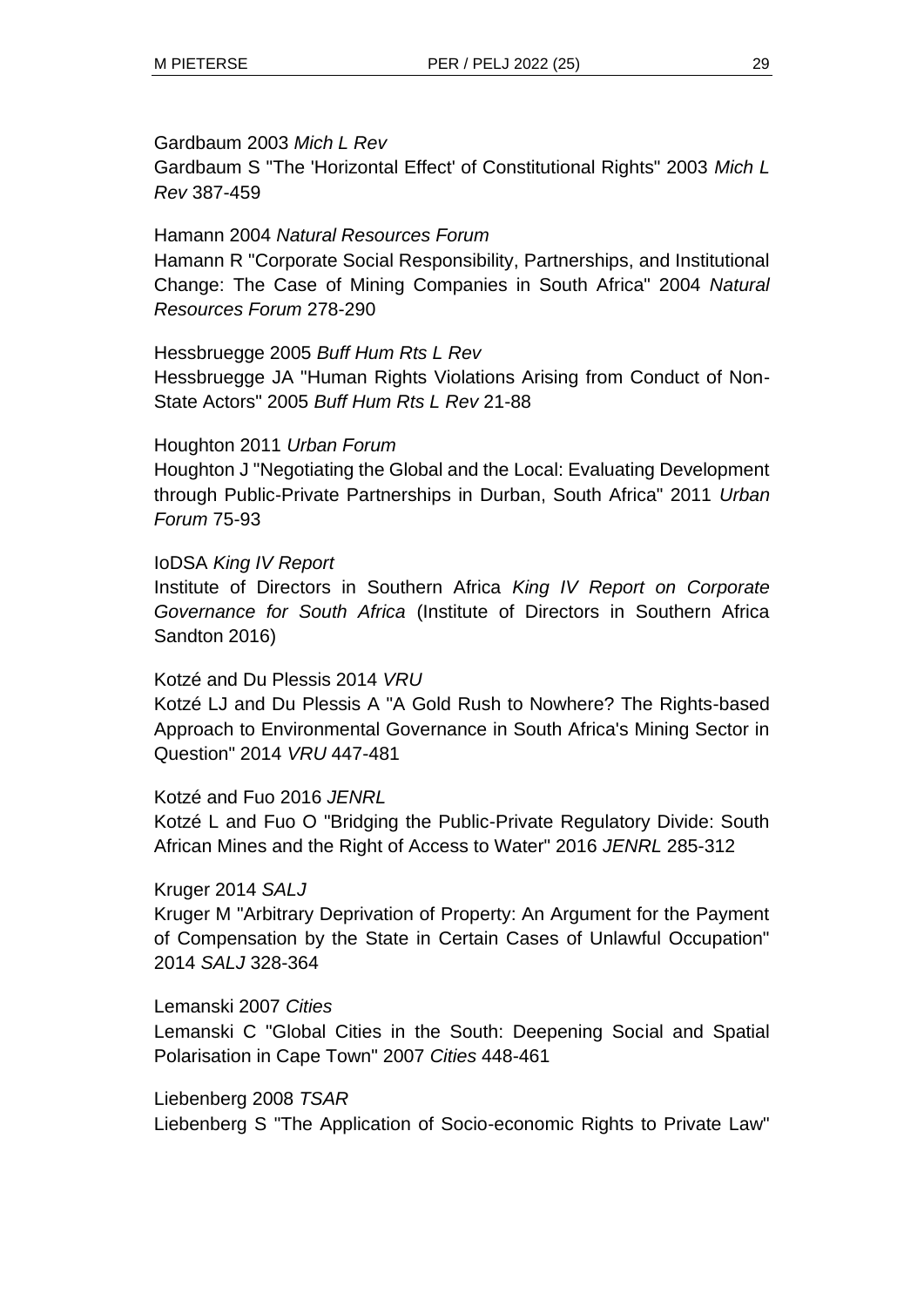#### 2008 *TSAR* 464-480

Liebenberg *Socio-economic Rights*

Liebenberg S *Socio-Economic Rights: Adjudication Under a Transformative Constitution* (Juta Cape Town 2010)

# Lobel 2004 *Minn L Rev*

Lobel O "The Renew Deal: The Fall of Regulation and the Rise of Governance in Contemporary Legal Thought" 2004 *Minn L Rev* 342-470

### Lowenthal 2020 *SAJHR*

Lowenthal T "*AB v Pridwin Preparatory School*: Progress and Problems in Horizontal Human Rights Law" 2020 *SAJHR* 261-274

### Macklem 2005 *International Law Forum*

Macklem P "Corporate Accountability Under International Law: The Misguided Quest for Universal Jurisdiction" 2005 *International Law Forum* 281-289

#### Marais 2013 *Urban Forum*

Marais L "The Impact of Mine Downscaling on the Free State Goldfields" 2013 *Urban Forum* 503-521

#### Marais 2016 *Local Economy*

Marais L "Local Economic Development Beyond the Centre: Reflections on South Africa's Secondary Cities" 2016 *Local Economy* 68-82

# Marais, Nel and Donaldson "Secondary Cities"

Marais L, Nel E and Donaldson R "The Role of Secondary Cities in South Africa's Development" in Marais L, Nel E and Donaldson R (eds) *Secondary Cities and Development* (Routledge London 2016) 159-178

#### Marais *et al* "Emfuleni"

Marais L *et al* "Emfuleni" in Marais L, Nel E and Donaldson R (eds) *Secondary Cities and Development* (Routledge London 2016) 83-100

#### Marais *et al* 2017 *Extractive Industries*

Marais L *et al* "Responses to Mine Downscaling: Evidence from Secondary Cities in the South African Goldfields" 2017 *The Extractive Industries and Society* 163-171

# Meyersfeld 2017 *BHRJ* Meyersfeld B "Empty Promises and the Myth of Mining: Does Mining Lead to Pro-poor Development?" 2017 *BHRJ* 31-54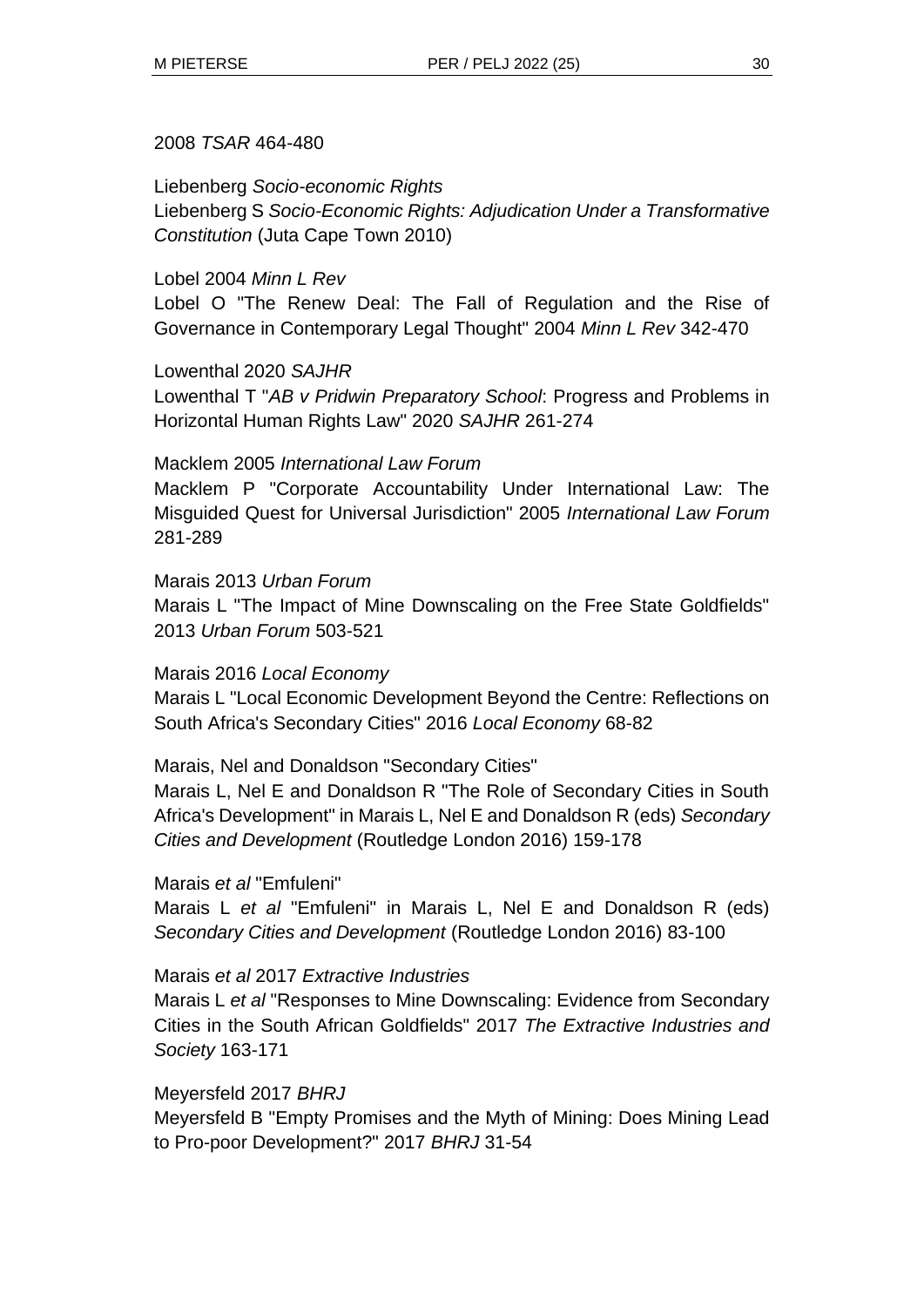#### Meyersfeld 2020 *SALJ*

Meyersfeld B "The South African Constitution and the Human-Rights Obligations of Juristic Persons" 2020 *SALJ* 439-478

#### Miraftab 2007 *Antipode*

Miraftab F "Governing Post Apartheid Spatiality: Implementing City Improvement Districts in Cape Town" 2007 *Antipode* 602-626

#### Muller and Liebenberg 2013 *SAJHR*

Muller G and Liebenberg S "Developing the Law of Joinder in the Context of Evictions of People from their Homes" 2013 *SAJHR* 554-570

#### Newman and Verpraet 1999 *Regional Studies*

Newman P and Verpraet G "The Impacts of Partnership on Urban Governance: Conclusions from Recent European Research" 1999 *Regional Studies* 487-491

#### Nolan 2014 *ICON*

Nolan A "Holding Non-State Actors to Account for Constitutional Economic and Social Rights Violations: Experiences and Lessons from South Africa and Ireland" 2014 *ICON* 61-93

# Palmer, Moodley and Parnell *Building a Capable State* Palmer I, Moodley N and Parnell S *Building a Capable State: Service Delivery in Post-Apartheid South Africa* (Zed Books London 2017)

#### Peyroux 2006 *Trialog*

Peyroux E "City Improvement Districts in Johannesburg: Assessing the Political and Socio-spatial Implications of Private-led Urban Regeneration" 2006 *Trialog* 9-14

Picciotto 2011 *Antipode*

Picciotto S "International Transformations of the Capitalist State" 2011 *Antipode* 87-107

#### Pierre 1999 *Urban Affairs Review*

Pierre J "Models of Urban Governance: The Institutional Dimension of Urban Politics" 1999 *Urban Affairs Review* 372-396

Pierre and Peters "Urban Governance"

Pierre J and Peters G "Urban Governance" in Mossberger K, Clarke SE and Peter J (eds) *Oxford Handbook of Urban Politics* (Oxford University Press Oxford/New York 2012) 71-86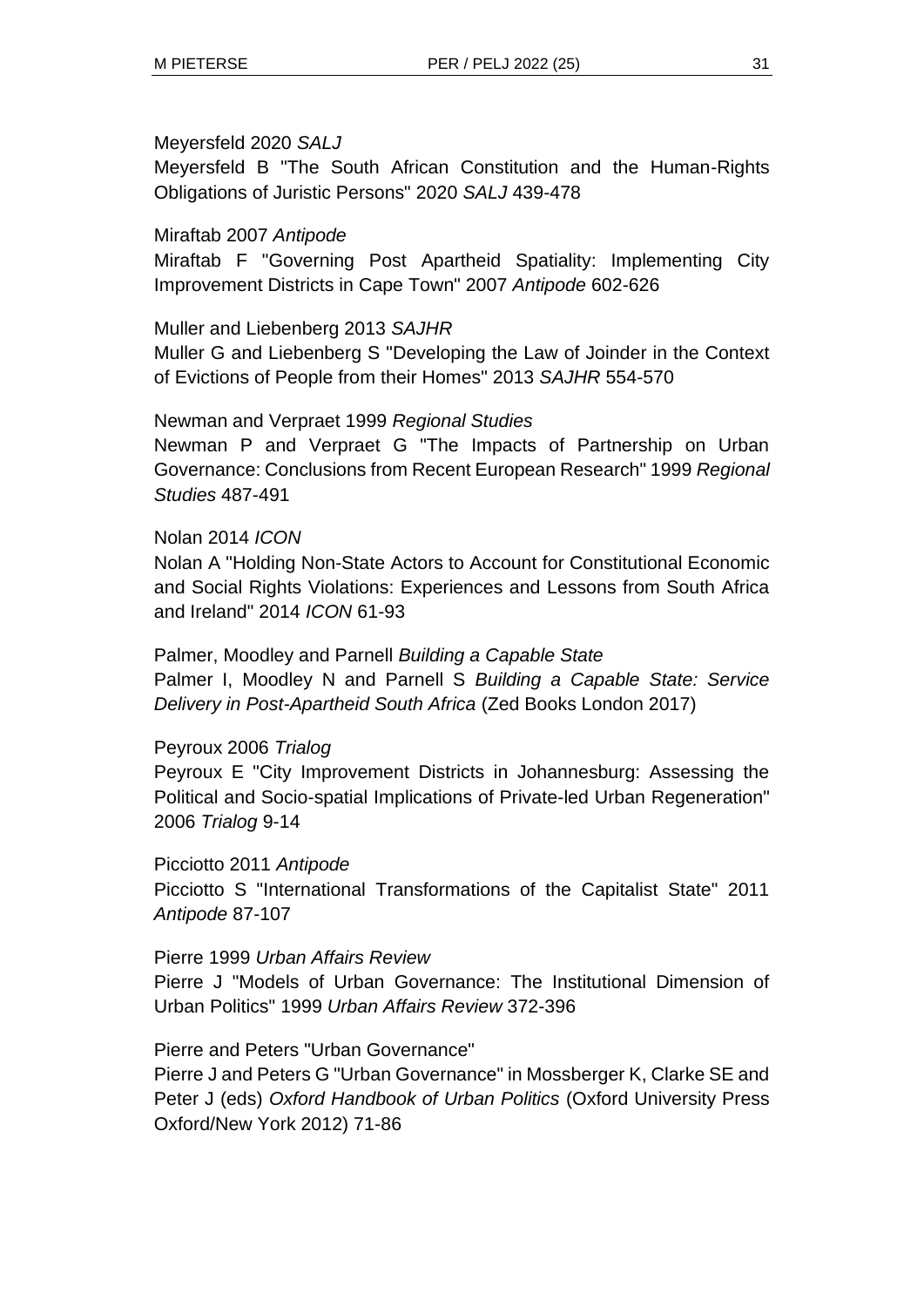#### Pieterse 2007 *SAJHR*

Pieterse M "Indirect Horizontal Application of the Right to have Access to Health Care Services" 2007 *SAJHR* 157-179

#### Pieterse 2018 *VRU*

Pieterse M "Socio-economic Rights Adjudication and Democratic Urban Governance: Reassessing the 'Second Wave' Jurisprudence of the South African Constitutional Court" 2018 *VRU* 12-34

#### Pieterse 2019 *ICLJ*

Pieterse M "Urban Autonomy in South African Intergovernmental Relations Jurisprudence" 2019 *ICLJ* 119-146

#### Porras 2009 *Fordham Urb LJ*

Porras IM "The City and International Law: In Pursuit of Sustainable Development" 2009 *Fordham Urb LJ* 537-602

#### Rajak 2012 *Africa*

Rajak D "Platinum City and the New South African Dream" 2012 *Africa: Journal of the International African Institute* 252-271

Ramlall 2012 *Social Responsibility Journal* Ramlall S "Corporate Social Responsibility in Post-Apartheid South Africa" 2012 *Social Responsibility Journal* 270-288

#### Ray *Engaging with Social Rights*

Ray B *Engaging with Social Rights: Procedure, Participation and Democracy in South Africa's Second Wave* (Cambridge University Press Cambridge 2016)

Rogerson 2010 *Development Southern Africa*

Rogerson CM "Local Economic Development in South Africa: Strategic Challenges" 2010 *Development Southern Africa* 481-495

#### Rogerson 2010 *Urban Forum*

Rogerson CM "In Search of Public Sector – Private Sector Partnerships for Local Economic Development in South Africa" 2010 *Urban Forum* 441-456

#### Rogerson 2012 *Urban Forum*

Rogerson CM "Mining-dependent Localities in South Africa: The State of Partnerships for Small Town Local Economic Development" 2012 *Urban Forum* 107-132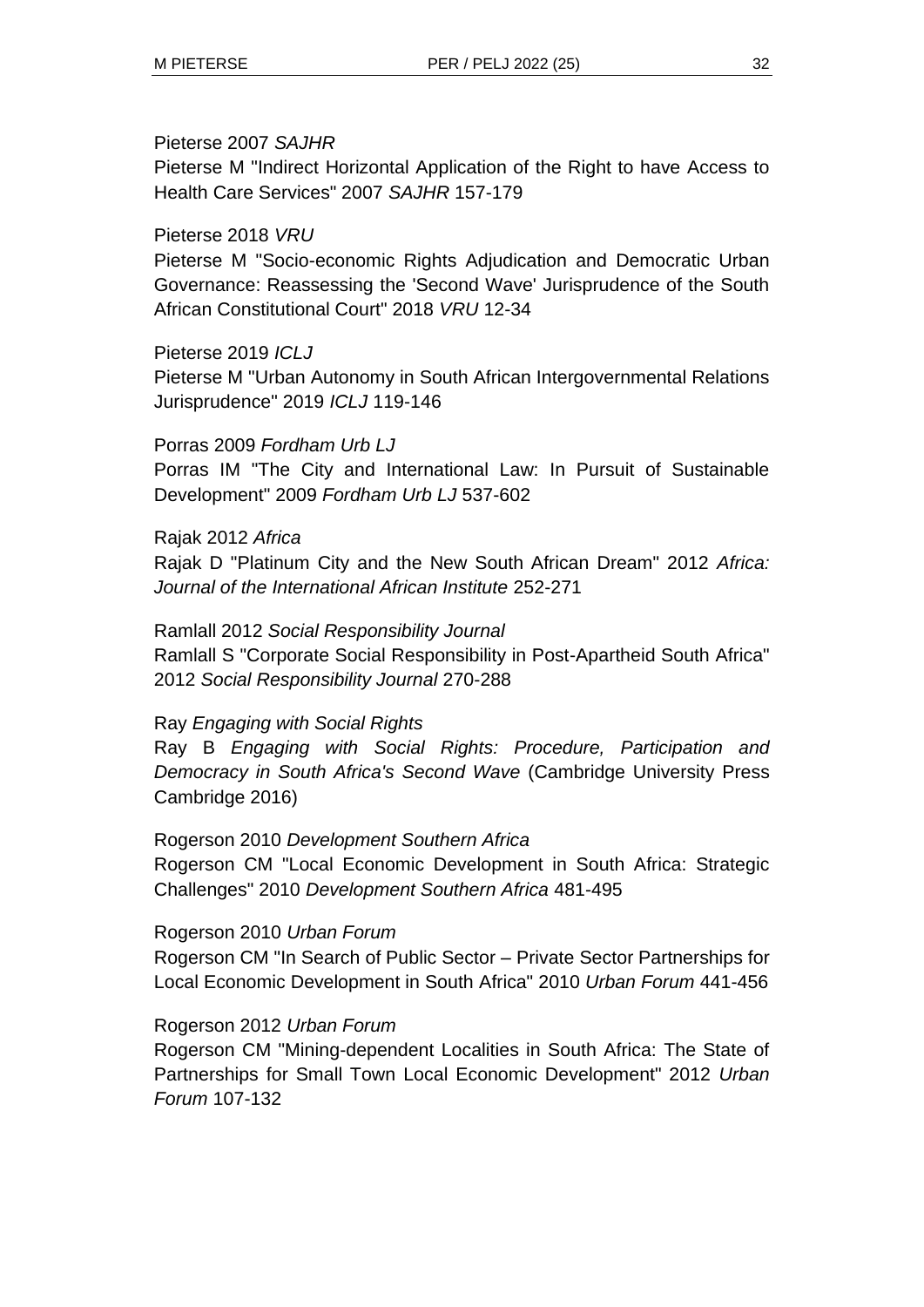### SACN *State of South African Cities*

South African Cities Network *State of South African Cities Report* (SACN Johannesburg 2016)

Schragger 2009 *Harv L Rev* Schragger RC "Mobile Capital, Local Economic Regulation and the Democratic City" 2009 *Harv L Rev* 482-541

# Schragger *City Power*

Schragger R *City Power: Urban Governance in a Global Age* (Oxford University Press New York 2016)

# Ssenyonjo 2008 *IJHR*

Ssenyonjo M "The Applicability of International Human Rights Law to Non-State Actors: What Relevance to Economic, Social and Cultural Rights?" 2008 *IJHR* 725-760

### Steytler 2004 *LDD*

Steytler N "Socio-economic Rights and the Process of Privatising Basic Municipal Services" 2004 *LDD* 157-180

Steytler 2008 *TSAR*

Steytler N "The Strangulation of Local Government" 2008 *TSAR* 518-535

# Todes 2014 *African Studies*

Todes A "New African Suburbanisation? Exploring the Growth of the Northern Corridor of eThekwini / KwaDakuza" 2014 *African Studies* 245- 270

# Turok 2013 *International Planning Studies*

Turok I "Transforming South Africa's Divided Cities: Can Devolution Help?" 2013 *International Planning Studies* 168-187

# Van der Berg "Integrated Development Planning"

Van der Berg A "The Pursuit of SDG11 through the Lens of Integrated Development Planning" in Aust H and Du Plessis A (eds) *The Globalisation of Urban Governance: Legal Perspectives on Sustainable Development Goal 11* (Routledge New York 2019) 208-226

# Wilson *Human Rights*

Wilson S *Human Rights and the Transformation of Property* (Juta Cape Town 2021)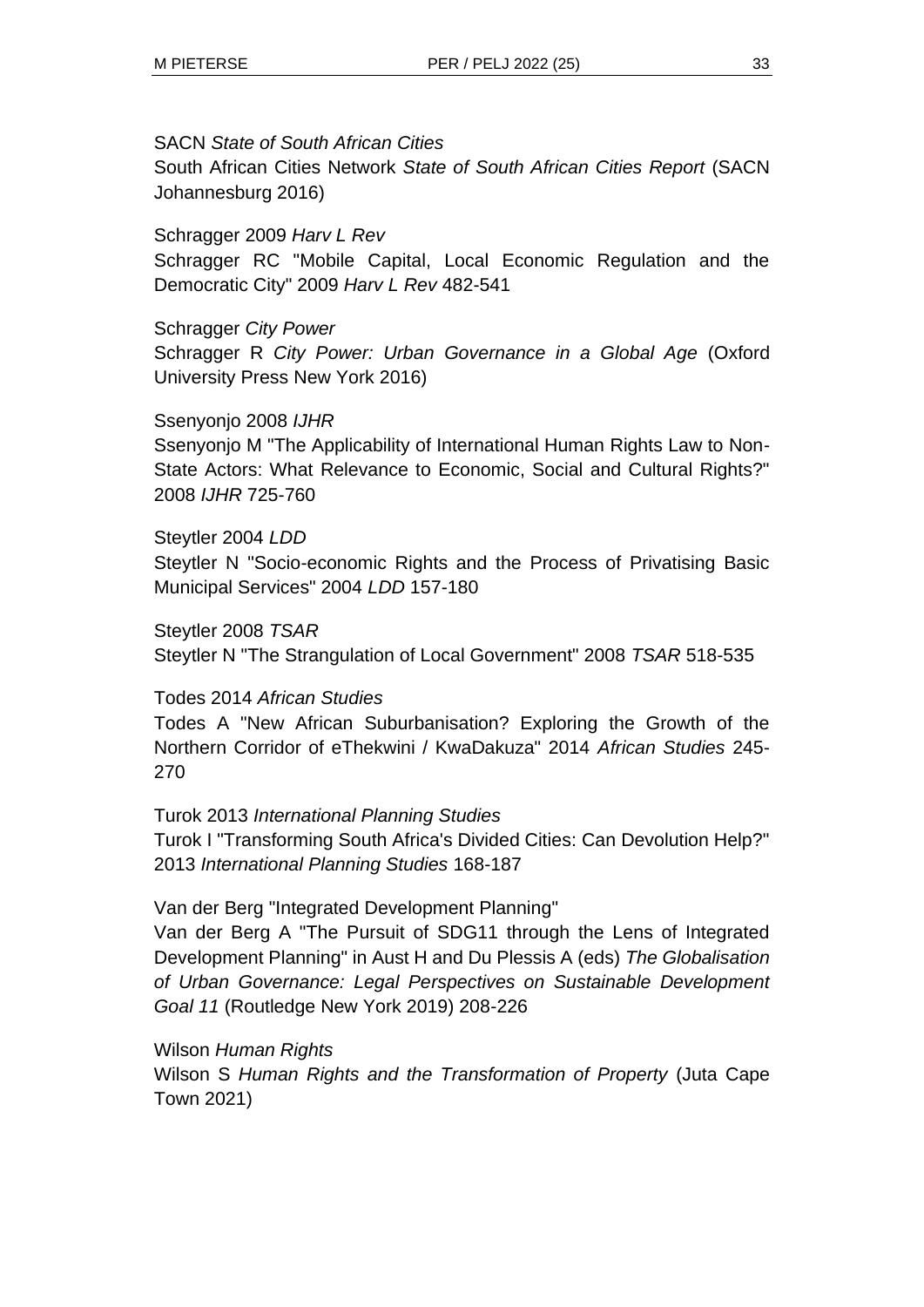#### **Case law**

*AB v Pridwin Preparatory School* 2020 5 SA 327 (CC)

*Allpay Consolidated Investment Holdings v Chief Executive Officer of the South African Social Security Agency* 2014 4 SA 179 (CC)

*Baleni v Minister of Mineral Resources* 2019 2 SA 453 (GP)

*Black Sash Trust v Minister of Social Development* 2017 3 SA 335 (CC)

*Borbet South Africa v Nelson Mandela Bay Municipality* 2014 5 SA 256 (ECP)

*Cape Gate v Eskom Holdings* 2019 4 SA 14 (GJ)

*City of Cape Town v Khaya Properties* 2016 5 SA 579 (SCA)

*City of Johannesburg v Blue Moonlight Properties* 2012 2 SA 104 (CC)

*Daniels v Scribante* 2017 4 SA 341 (CC)

*Director: Mineral Development Gauteng v Save the Vaal Environment* 1999 2 All SA 381 (A)

*Eskom Holdings v Resilient Properties* 2021 3 SA 47 (SCA)

*Governing Body of the Juma Musjid Primary School v Essay* 2011 8 BCLR 761 (CC)

*Johannesburg Metropolitan Municipality v Gauteng Development Tribunal* 2010 6 SA 182 (CC)

*Joseph v City of Johannesburg* 2010 4 SA 55 (CC)

*Khumalo v Holomisa* 2002 5 SA 401 (CC)

*Lingwood v Unlawful Occupiers of R/E of Erf 9 Highlands* 2008 3 BCLR 325 (W)

*Maccsand v City of Cape Town* 2012 7 BCLR 690 (CC)

*Maphango v Aengus Lifestyle Properties* 2012 5 BCLR 449 (CC)

*Mkontwana v Nelson Mandela Metropolitan Municipality* 2005 1 SA 530 (CC)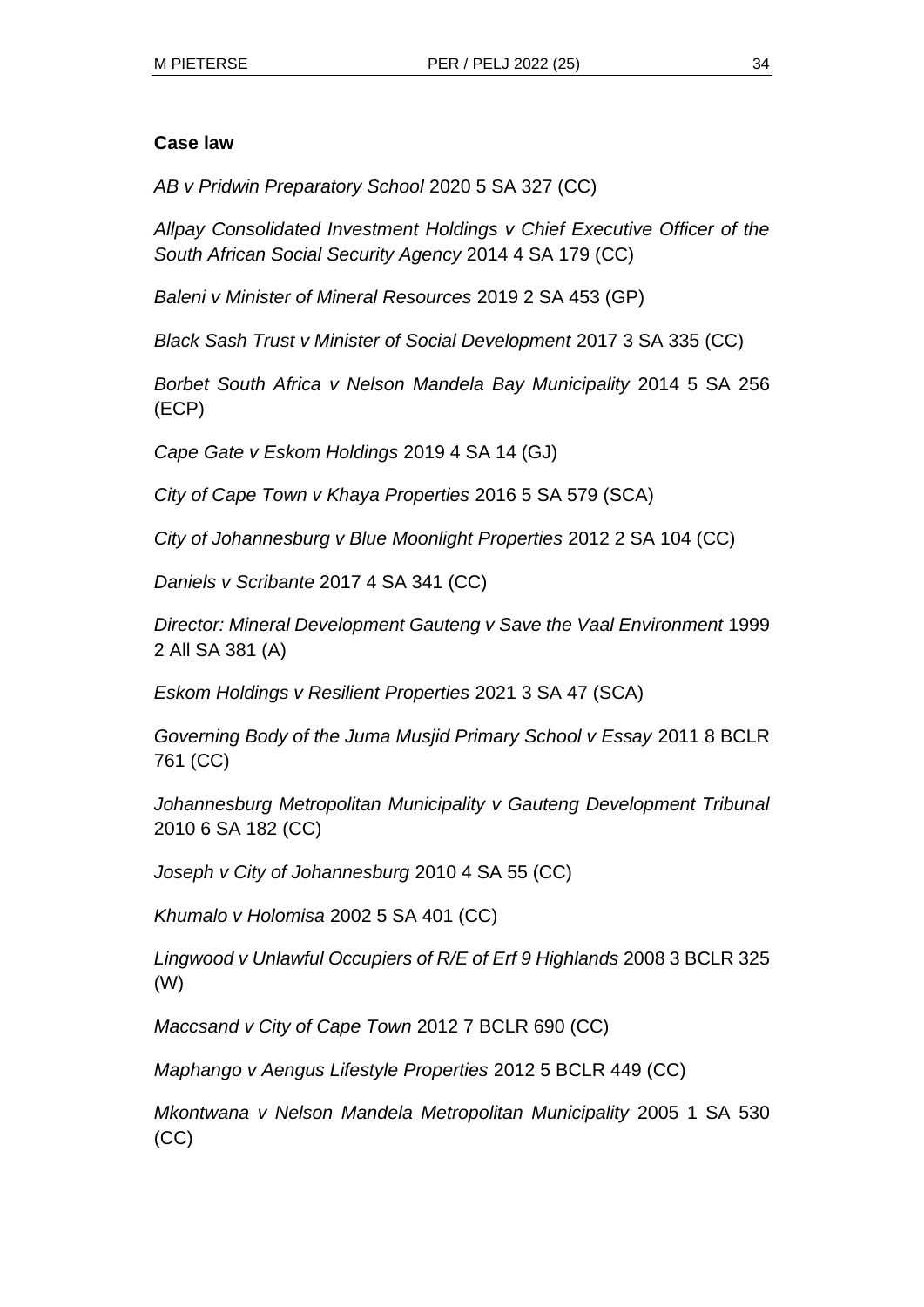*Minister of Local Government, Environmental Affairs and Development Planning, Western Cape v Habitat Council* 2014 4 SA 437 (CC)

*Minister of Water Affairs and Forestry v Stilfontein Gold Mining Company*  2006 5 SA 333 (W)

*Occupiers of 51 Olivia Road, Berea Township v City of Johannesburg* 2008 3 SA 208 (CC)

*Occupiers of Saratoga Avenue v City of Johannesburg* 2012 9 BCLR 951 (CC)

*Port Elizabeth Municipality v Various Occupiers* 2005 1 SA 217 (CC)

*President of the Republic of South Africa v Modderklip Boerdery* 2005 5 SA 3 (CC)

*Residents of Joe Slovo Community, Western Cape v Thubelisha Homes*  2010 3 SA 454 (CC)

*Victoria & Alfred Waterfront v Police Commissioner, Western Cape* 2004 4 SA 444 (CPD)

# **Legislation**

*Constitution of the Republic of South Africa*, 1996

*Companies Act* 71 of 2008

*Local Government: Municipal Finance Management Act* 56 of 2003

*Local Government: Municipal Structures Act* 117 of 1998

*Local Government: Municipal Systems Act* 32 of 2000

*Mineral and Petroleum Resources Development Act* 28 of 2002

*National Environmental Management Act* 107 of 1998

#### **Government publications**

GN R309 in Government Gazette 27431 of 1 April 2005

GN R466 in Government Gazette 38855 of 3 June 2015